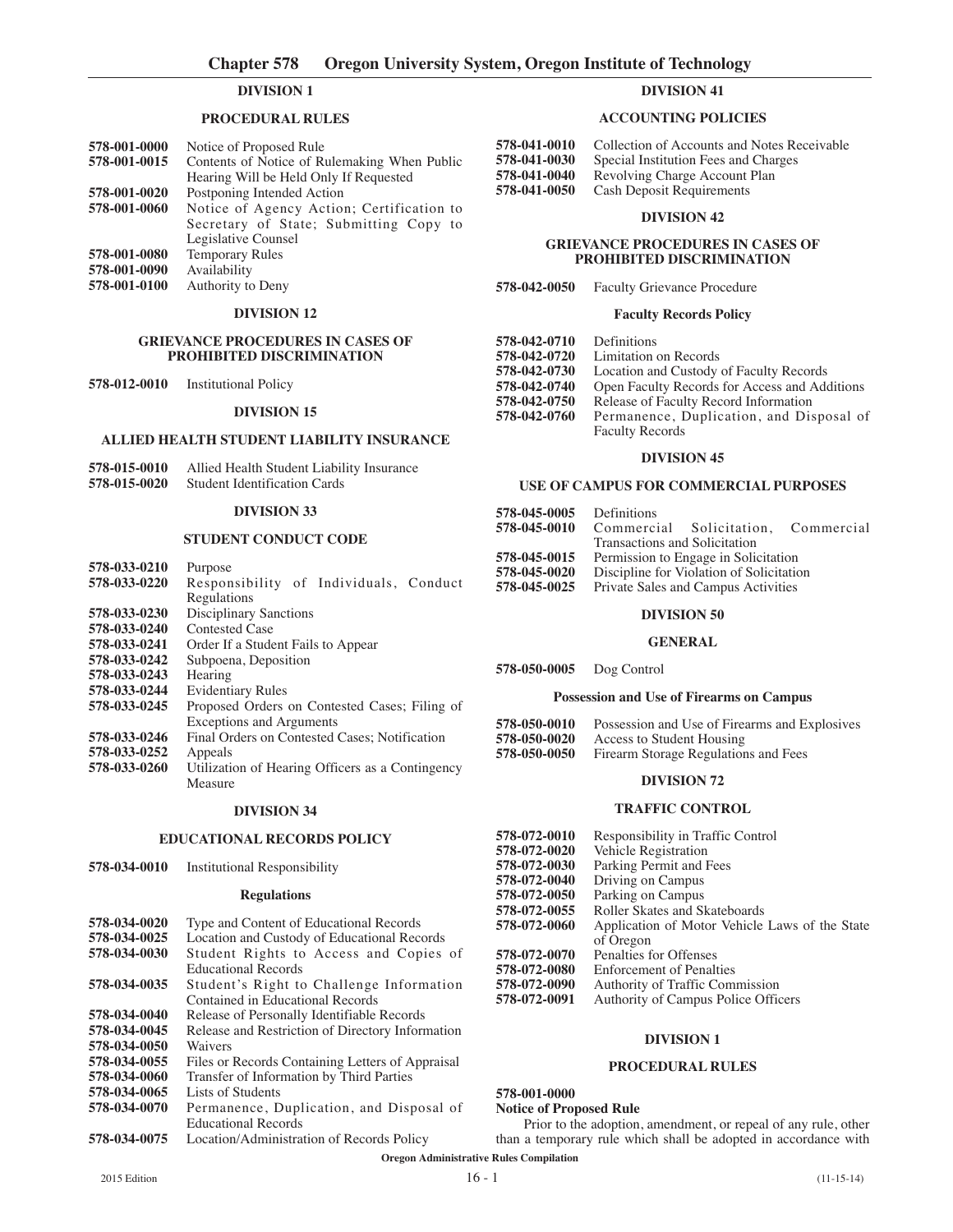ORS 183.335(5), the Oregon Institute of Technology shall give notice of the proposed adoption, amendment, or repeal:

(1) In the Secretary of State's Bulletin referred to in ORS 183.360 at least 15 days prior to the effective date.

(2) By mailing a copy of the notice to persons on the Oregon Institute of Technology mailing list established pursuant to ORS 183.335(7).

(3) By mailing a copy of the notice to the following ten days prior to the hearing:

(a) KAGO Radio — Klamath Falls:

(b) KDKF Television — Klamath Falls;

(c) KFLS Radio — Klamath Falls;

(d) KLAD Radio — Klamath Falls;

(e) KOTI Television — Klamath Falls;

(f) KTEC Radio — Oregon Institute of Technology, Klamath Falls;

(g) KWSA Radio — Klamath Falls;

(h) The Edge — Oregon Institute of Technology, Klamath Falls.

(4) By informing the campus community via electronic mail or other means.

(5) By sending a copy of the notice sent to media to the Board of Higher Education Chancellor's Office.

Stat. Auth.: ORS 183

Stats. Implemented: ORS 183.335

Hist.: OIT 1, f. & ef. 2-4-76; OIT 3-1992, f. & cert. ef. 9-24-92; OIT 8-1992, f. & cert. ef. 12-4-92

#### **578-001-0015**

#### **Contents of Notice of Rulemaking When Public Hearing Will be Held Only If Requested**

When the agency plans to hold a public hearing on proposed rulemaking only if sufficient requests are received, the notice required by OAR 578-001-0000 shall include the following:

(1) The subject matter and purpose of the intended action in sufficient detail to inform a person that his interest may be affected;

(2) A description of the agency's intended action (adoption, amendment, or repeal of rule) and where practicable and appropriate setting forth verbatim any rule proposed to be adopted, amended, or repealed. (Lengthy rules may be summarized.) If the proposed rule, amendment, or repeal thereof is not set forth verbatim in the notice, the notice shall state the time, place, and manner in which the rule or amendment may be obtained;

(3) The time and place at which data or views may be submitted in writing to the agency;

(4) Acitation of the statutory or other legal authority relied upon and bearing upon the promulgation of the rule;

(5) A statement of the need for the rule and a statement of how the rule is intended to meet the need;

(6) A list of the principal documents, reports or studies, if any, prepared by or relied upon by the agency in considering the need for an in preparing the rule, and a statement of the location at which those documents are available for public inspection. The list may be abbreviated if necessary, and if so abbreviated there shall be identified the location of a complete list; and

(7) A statement of fiscal impact identifying state agencies, units of local government and the public which may be economically affected by the adoption, amendment, or repeal of the rule and an estimate of that economic impact on state agencies, units of local government and the public;

(8) A statement that if ten persons or an association having not less than ten members request a public hearing, the agency will schedule a public hearing.

Stat. Auth.: ORS 183 Stats. Implemented: ORS 183.335

Hist.: OIT 2-1980, f. & ef. 1-28-80

## **578-001-0020**

#### **Postponing Intended Action**

(1) The agency shall postpone its intended action upon request of an interested person received within 15 days after agency notice to allow the requesting person an opportunity to submit data, views, or arguments concerning the proposed action.

(2) Postponement of the date of intended action shall be no less than ten nor more than 90 days. In determining the length of postponement, the agency shall consider the time necessary to give reasonable notice of the postponement and the complexity of the subject and issues of the intended action.

(3) The agency shall give notice of the postponement pursuant to OAR 578-001-0000 except that publication in the Secretary of State's Bulletin is not required.

(4) This rule does not apply to the agency adopting a temporary rule pursuant to ORS 183.335(5) and OAR 578-001-0080.

Stat. Auth.: ORS 183 Stats. Implemented: ORS 183.335 Hist.: OIT 2-1980, f. & ef. 1-28-80

#### **578-001-0060**

#### **Notice of Agency Action; Certification to Secretary of State; Submitting Copy to Legislative Counsel**

(1) The agency shall file in the office of the Secretary of State a certified copy of each rule adopted or amended, or notice of repeal of any rule.

(2) The agency shall submit a copy of the rule adopted, amended, or repealed to Legislative Counsel within ten days after filing a certified copy in the office of the Secretary of State.

(3) The rule shall be effective upon filing with the Secretary of State unless a later date is required by statute or specified in the rule. Stat. Auth.: ORS 183

Stats. Implemented: ORS 183.335

Hist.: OIT 2-1980, f. & ef. 1-28-80

# **578-001-0080**

## **Temporary Rules**

(1) The agency may proceed without prior notice or hearing or upon any abbreviated notice and hearing that is practicable, to adopt, amend, or suspend a rule, if the agency prepares:

(a) Astatement of its findings that its failure to act promptly will result in serious prejudice to the public interest or the interest of the parties concerned and the specific reasons for its findings of prejudice;

(b) Acitation of the statutory or other legal authority relied upon and bearing upon the promulgation of the rule;

(c) A statement of the need for the rule and a statement of how the rule is intended to meet the need; and

(d) A list of the principal documents, reports or studies, if any, prepared by or relied upon by the agency in considering the need for and in preparing the rule, and a statement of the location at which those documents are available for public inspection.

(2) The agency shall take appropriate measures to make the temporary rule known to the persons who may be affected.

(3) A temporary rule adopted in compliance with this rule becomes effective immediately upon filing a certified copy with the Secretary of State or at a designated later date. The statements and other information required by section (1) of this rule shall be embodied in one document and shall be filed with the rule.

(4) The agency shall submit a copy of the rule adopted, amended or suspended to Legislative Counsel within ten days after filing a certified copy in the office of the Secretary of State.

(5) Arule temporarily suspended shall regain effectiveness upon expiration of the temporary period of suspension unless the rule is repealed prior to the the expiration of the temporary period.

(6) A temporary rule may be effective for no longer than 180 days. No temporary rule may be renewed after it has been in effect 180 days. The agency may, however, adopt an identical rule on notice in accordance with this division.

Stat. Auth.: ORS 183

Stats. Implemented: ORS 183.335 Hist.: OIT 2-1980, f. & ef. 1-28-80

## **578-001-0090**

## **Availability**

The public may review any Oregon Institute of Technology documents that are designated public records. See ORS 192.005(5) for the definition of "public records." Copies of public records are available to the public upon request in writing. Charges for these copies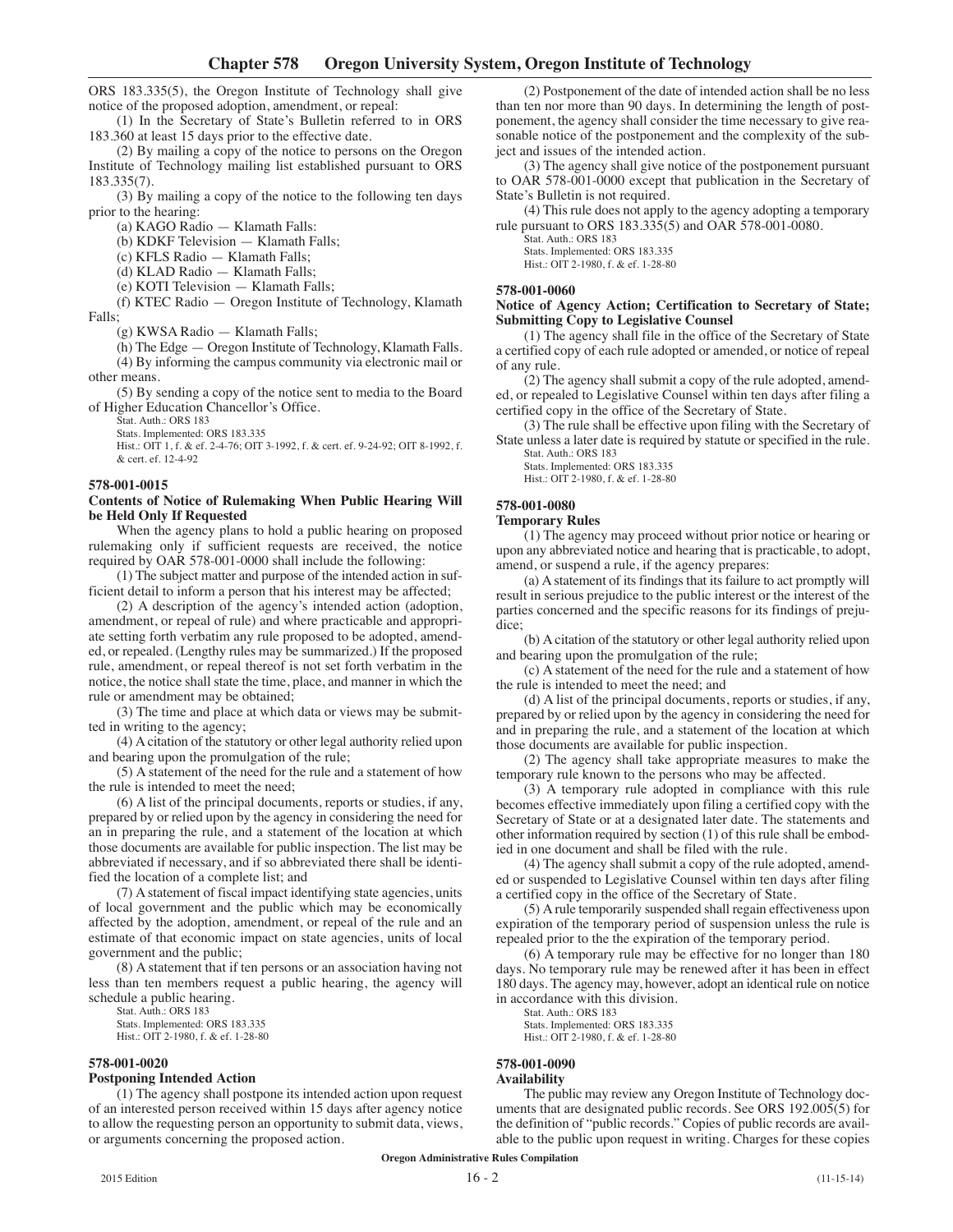will be made in accordance with the most recent fee schedule on record with the OIT Business Office. All such fees must reflect material and labor costs to the College as determined by the College.

Stat. Auth.: ORS 192 Stats. Implemented: ORS 192.420

Hist.: OIT 3-1992, f. & cert. ef. 9-24-92; OIT 7-1992, f. & cert. ef. 11-30-92

#### **578-001-0100**

#### **Authority to Deny**

The College may deny any request for information if there is reason to believe that the information is not public or that the information is private or confidential or if the conditions for information requests from the public have not been met as determined in ORS 192.430(2). Requests that are unreasonably burdensome or disrupt College operations shall also be denied unless arrangements can be made to accommodate the requester.

Stat. Auth.: ORS 192

Stats. Implemented: ORS 192.501

Hist.: OIT 3-1992, f. & cert. ef. 9-24-92; OIT 7-1992, f. & cert. ef. 11-30-92

#### **DIVISION 12**

#### **GRIEVANCE PROCEDURES IN CASES OF PROHIBITED DISCRIMINATION**

#### **578-012-0010 Institutional Policy**

(1) It is the policy of this institution to treat all personnel, whether student, classified staff, or faculty, equally and fairly with regard to age, handicap, national origin, race, marital status, religion, or sex. Not to do so, whether an act is intended or unintended, is discrimination by definition.

(2) Should any individual, or group of individuals, believe that an act of discrimination has been committed against that person or group, hereafter called grievant, and such an act has in fact been committed, the grievant is entitled to a redress of that grievance.

(3) No individual participating in these grievance procedures shall be subject to any reprimand or retaliatory action by any officer or member of the OIT community.

(4) The intent of these procedures is to solve the grievant's problem at the lowest level possible. While all grievances are very real to the grievant, many will have been caused unintentionally and some may well be imaginary. Most of these should be able to be resolved informally at the level of their alleged occurrence. When a grievance cannot be solved in this manner, the grievant may request a formal redress. In all instances, it is intended that the grievant's immediate supervisors or faculty advisors should be afforded the opportunity to redress the grievance prior to forwarding it for resolution. Procedures to be followed are as specified below:

(a) Classified employees. Grievance procedures will be the same as those required by the current Collective Bargaining Contract entered into between the Oregon State Employees Association and the Oregon Institute of Technology;

(b) Faculty. Grievance procedures are as listed in OIT rules OAR 578-042-0510 through 578-042-0530;

(c) Students. Grievance procedures are as listed in OIT rules OAR 578-033-0010 through 578-033-0020.

Stat. Auth.: ORS 240 & 351 Stats. Implemented: ORS 240.321 & 351.070 Hist.: OIT 7, f. & ef. 12-2-76

#### **DIVISION 15**

#### **ALLIED HEALTH STUDENT LIABILITY INSURANCE**

## **578-015-0010**

## **Allied Health Student Liability Insurance**

Students enrolled in health related academic coursework involving patient care shall be required to carry liability insurance. The coverage shall be carried either as a part of a group insurance plan or by an independent policy as specified in the following paragraphs:

(1) Nursing Students: All students enrolled in the Associate Degree or Baccalaureate Degree Nursing Programs shall either present proof of a current liability insurance policy with coverage of \$200,000 for each claim with an aggregate limit of \$600,000 or make payment of a fee of between \$10 and \$12, depending upon the insurance premium, toward the cost of a group liability insurance policy. Payment of the premium, or the presentation of proof of a current policy, shall be made in the fall of each academic year. The students shall be required to keep this policy in effect for the duration of enrollment in this program.

(2) All other Allied Health Students: All students in any Allied Health program, except for the Nursing program, shall present proof of a current liability insurance policy with coverage of \$200,000 for each claim with an aggregate limit of \$600,000 or make payment of a fee of between \$10 or \$12, depending upon the insurance premium, toward the cost of a group liability insurance policy whenever such students are scheduled to take any of the following courses during the academic year:

(a) DA 122, 123; (b) DH 221, 222, 223, 321, 322, 323; (c) MT 392, 480 (RFWS), 495; (d) RAD 249, 250, 251, 310 (RFWS); (e) NUR 102, 104, 106; (f) NUR 202, 204, 206; (g) NUR 200, 331, 421, 422, 423, 424; (h) NUR 431, 432; (i) R.N. Re-entry. (3) Payment of the premium shall be made during the first term

of enrollment for any academic year in which one or more of the above courses will be taken and shall remain in effect during the remainder of that academic year. Allied Health Students not enrolled in any of the courses listed above may make payment of the insurance premium on a voluntary basis.

Stat. Auth.: ORS 351

Stats. Implemented: ORS 351.072 Hist.: OIT 7-1980(Temp), f. & ef. 9-12-80; OIT 9-1980, f. & ef. 12-17-80

## **578-015-0020**

## **Student Identification Cards**

(1) All students must purchase an Oregon Institute of Technology Identification Card (I.D. Card) upon registering for classes. The I.D. Card will be the official identification for all college purposes and functions. There will be a \$2 fee for each I.D. Card, and the Card will be valid for as long as the student remains enrolled at OIT. Should a student leave OIT and register again after being out of college for one or more terms, a new I.D. Card must be purchased for the \$2 fee.

(2) Students purchasing a meal plan through the college must have their I.D. Cards validated for that purpose and have their meal plan records entered into the computer system. If no meal plan has been purchased by a student, this validation is not required.

(3) The replacement costs for lost, stolen or misplaced I.D. Cards is:

(a) \$5 for a non-meal validated I.D. Card;

(b) \$15 for a meal plan validated I.D. Card.

Stat. Auth.: ORS 351 Stats. Implemented: ORS 351.070

Hist.: OIT 8-1980(Temp), f. & ef. 9-12-80; OIT 9-1980, f. & ef. 12-17-80

## **DIVISION 33**

#### **STUDENT CONDUCT CODE**

# **578-033-0210**

## **Purpose**

(1) It is the responsibility of all persons associated with the college — students, faculty, administrators, and alumni — to strive to maintain and improve a campus climate for learning and respect for human dignity in all relations among students, faculty, and administrators; to represent the College in a broader social community in a manner consistent with the principles and purposes of the College; and to respect the rules and regulations by which OIT is governed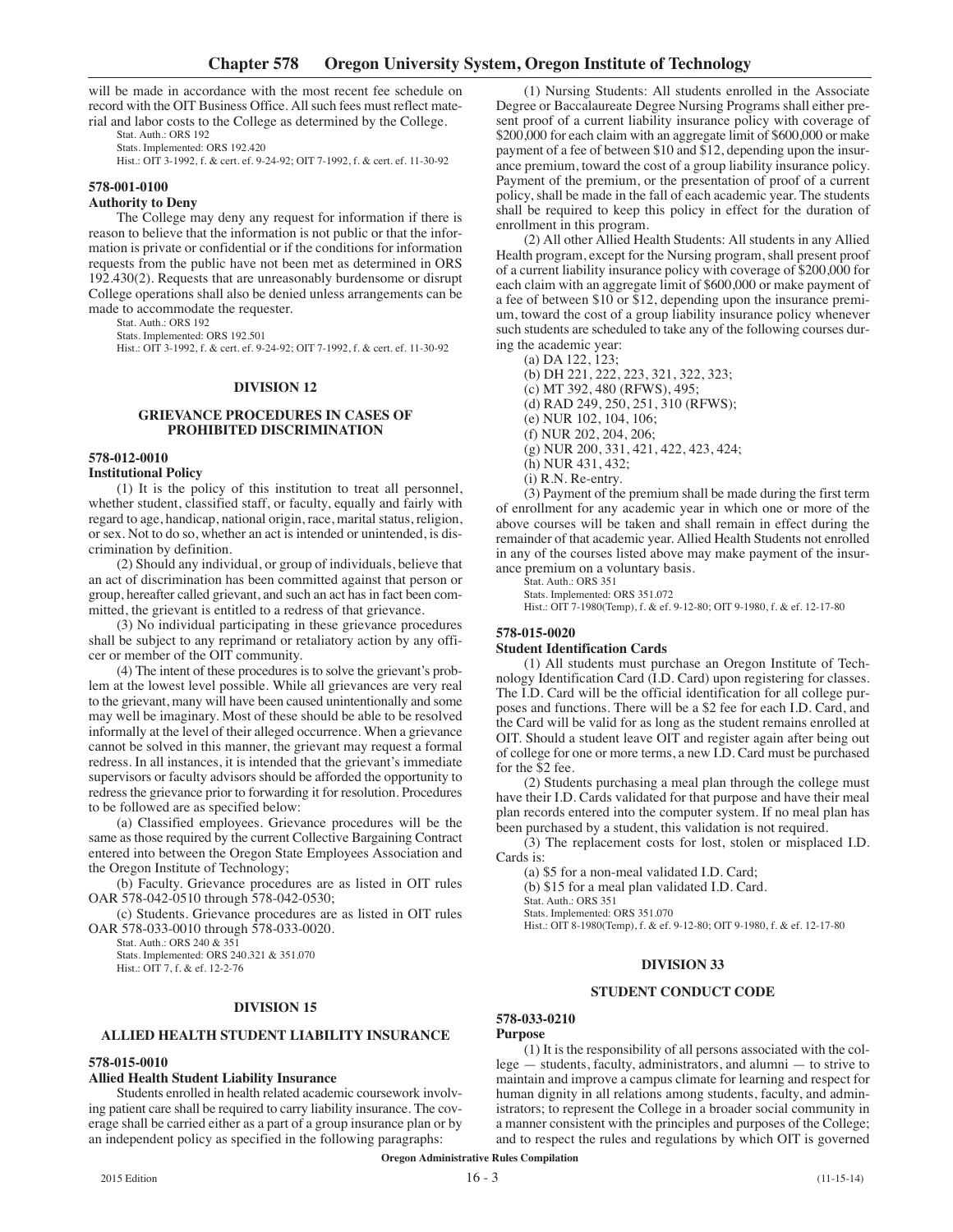and abide by the standards of conduct set forth below. These standards of conduct are designed to promote individual and group governance in accordance with dignity, decency, and maturity. In particular, such standards are directed toward social and living relationships pertinent to the College campus. It is assumed that individuals recognize their responsibility to the College community and that ultimately they can be held accountable by other members of the community for failure to assume those responsibilities. The College's disciplinary jurisdiction over students and student organizations extends six months beyond the last date of enrollment, registration, or recognition. This jurisdiction applies to all cases except plagiarism or fraudulently obtaining a degree, which have no termination date.

(2) Standards of conduct are authorized to establish such standards and rules by concurrent action of the Student Senate and the Faculty Senate with approval of the President of the College acting on behalf of the Oregon State Board of Higher Education. Standards of conduct represent the best consensus that has been achieved through the active participation of the various constituent parts of the College community. As such, these are community expectations and neither legal prescriptions nor moral absolutes. Measures taken in regard to those who do not conform to these standards are not punishment for actions committed, but are sanctions for failure to fulfill responsibility.

Stat. Auth.: ORS 351

Stats. Implemented: ORS 351.070

Hist.: OIT 4(Temp), f. & ef. 9-22-76; OIT 9, f. & ef. 1-26-77; OIT 9-1991, f. & cert. ef. 10-22-91

## **578-033-0220**

## **Responsibility of Individuals, Conduct Regulations**

The following actions are prohibited by the College and will normally result in initiation of disciplinary proceedings against a student.

(1) Academic dishonesty — Honesty in academic work is a central element of learning. Academic dishonesty includes presentation of another individual's work as one's own and also includes, but is not limited, to:

(a) Plagiarism is defined as submitting material in assignments, examinations, and other academic work which is not the work of the student in question and where there is no clear and appropriate indication in the text of the assignment that the work is not that of the student;

(b) Cheating is defined as submitting material in assignments, examinations, or other academic work which is based upon sources forbidden by the instructor. Cheating also means the furnishing of materials to another person for purposes of aiding the other person to cheat.

(2) Illegal use, possession, or distribution of drugs on institutionally owned or controlled property.

(3) Falsification or misuse, including forgery, alteration, or fraudulent misuse, of college records, permits, documents, or identification card.

(4) Knowingly furnishing false or incomplete information to the College in response to an authorized request.

(5) Disorderly, lewd, indecent, or obscene conduct or behavior, including, but not limited to, that which disrupts the orderly functioning of the academic community or interferes with an individual's pursuit of an education on College owned or controlled property or during an authorized College class, field trip, seminar, competition, or other meeting or College related activity on or off College property.

(6) Detention or physical abuse of any person or conduct which threatens imminent bodily harm or endangers the health of any person on any institutionally owned or controlled property or at any college related activity off college property.

(7) Malicious destruction, damage, or misuse of institutional property or the property of any other person or group where such property is located on institutionally owned or controlled property, or regardless of location is in the care, custody, or control of the institution.

(8) Theft or conversion of College owned or controlled property.

(9) Hazing or any practice by a group or individual that degrades a student, endangers the student's health and safety or interferes with the individual's pursuit of an education.

(10) Sexual harassment — Any unwelcome and unwanted sexual advances, requests for sexual favors and other verbal or physical conduct of a sexual nature when:

(a) Submission to such conduct is made either explicitly or implicitly a term or condition of employment or participation in a college related activity; or

(b) Submission to or rejection of such conduct by an individual is used as a basis for employment or college related decisions affecting such individual; or

(c) Such conduct has the purpose or effect of unreasonably interfering with an individual's work or academic performance or creates an intimidating, hostile, or offensive working or learning environment.

(11) Sexual assault.

(12) Rape.

(13) Intentional obstruction or disruption of teaching, research, administration, disciplinary procedures, or other institutional activities, including the institution's public service functions or other authorized activity on institutionally owned or controlled property, obstruction or disruption which interferes with the freedom of movement, both pedestrian and vehicular, on institutionally owned or controlled property.

(14) Possession or use of firearms, explosives, dangerous chemicals, or other dangerous weapons or instrumentality on institutionally owned or controlled property except as expressly authorized by law or institutional regulation.

(15) Unauthorized entry into or use or defacement of institutional facilities including residence halls, and other buildings and grounds including unauthorized entry into or presence in a College building after its closing hours, unauthorized erection or use on College property of any structures including specifically, but not limited to, tents, huts, gazebos, shelters, platforms, and public address systems; unauthorized sales of food, merchandise, or service; unauthorized use of college property for dances, and concerts, assemblies, meetings, sleeping, cooking, or eating if said activity interferes with the operation of the college or the surrounding community.

(16) Publication, posting, or distribution on college property or at authorized college activities of material that violates the laws of libel, copyright, (including duplication of any copyrighted computer software), postal regulations or any other law or statute.

(17) Failure to comply with an order of a college official or law enforcement officer acting in the performance of their duties on campus including, but not limited to, an order to leave such premises.

(18) Illegal or unauthorized possession, consumption, or sale of alcoholic beverages, or the furnishing or possession of alcoholic beverages to persons under the age of 21 years on college property, or possession and consumption of alcoholic beverages in unauthorized areas by those over 21.

(19) Traffic offenses listed under the OIT regulations governing traffic control.

(20) Contempt of adjudicative proceedings, including impairing or interrupting the due course of proceedings in the presence of any tribunal created under this code.

(21) Intentionally assisting in or being an accessory to a violation of the OIT Student Conduct Code.

(22) Tampering with fire-fighting equipment, turning in a false alarm, or engaging in behavior that constitutes a significant fire hazard.

(23) Unauthorized access and use of any computer account not issued directly to the student by Computing Services. This includes, but is not limited to, log on to the account, access to programs, and reading or alteration of computer records.

(24) Any other conduct regulations proscribed in OAR 580- 022-0045.

Stat. Auth.: ORS 351

Stats. Implemented: ORS 351.070

Hist.: OIT 4(Temp), f. & ef. 9-22-76; OIT 9, f. & ef. 1-26-77; OIT 9-1991, f. & cert. ef. 10-22-91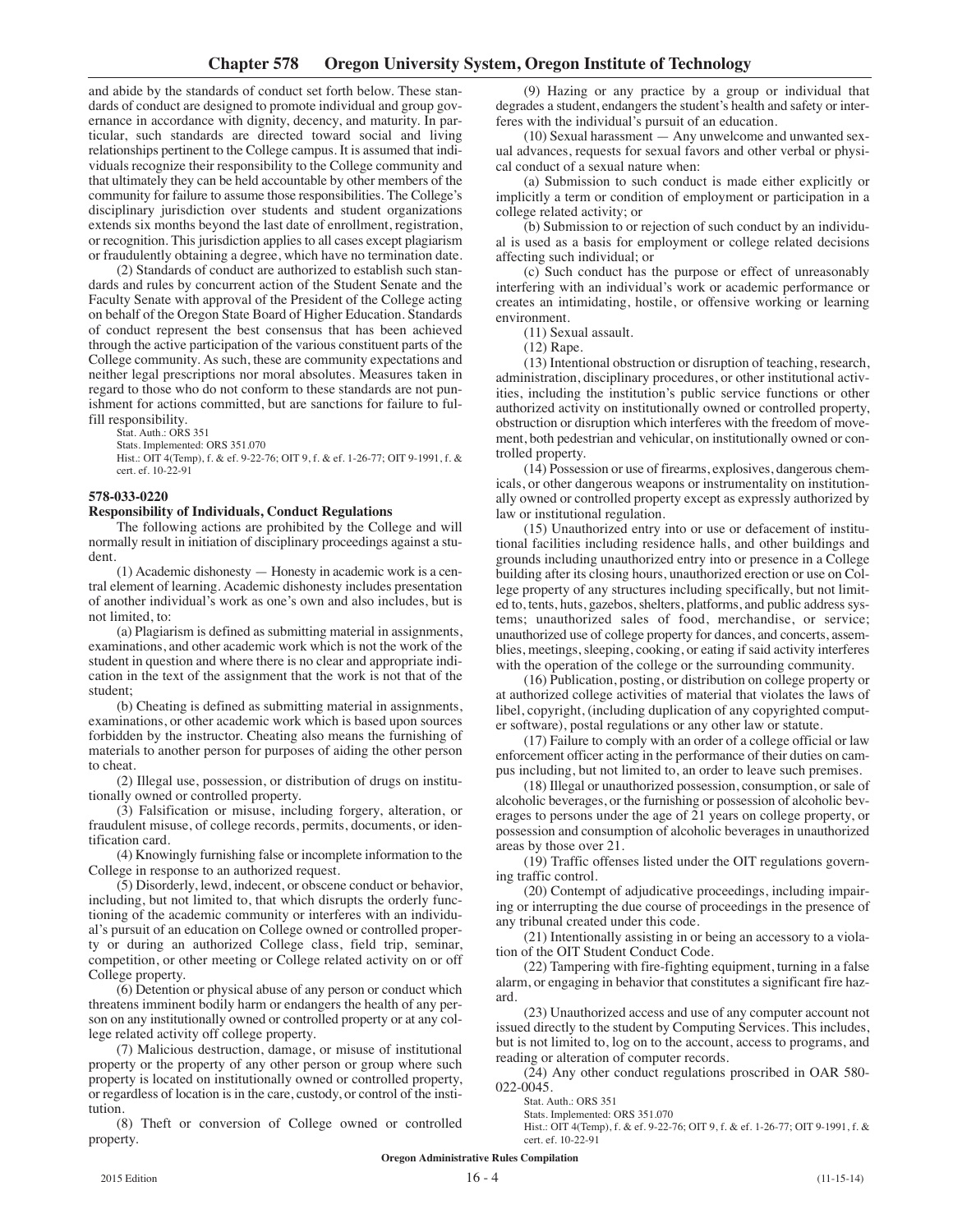# **578-033-0230**

## **Disciplinary Sanctions**

(1) The authority for sanctions for students who fail to accept responsibility to abide by the Standards of Conduct is provided in the Administrative Rules of the Oregon State Board of Higher Education, OAR 580-033-0200 and 580-042-0410. The specific authority for applying sanctions for student failure to accept responsibility to abide by Standards of Conduct is vested in the President of the College who has in part delegated this authority to the Dean of Students.

(2) The following sanctions may be imposed as a result of any disciplinary hearing. Sanctions may be imposed only after a disciplinary hearing at which the student has had the opportunity to be present.

(3) Students whose behavior or acts violate any of the Standards of Conduct are subject to:

(a) Loss of Privileges — Denial of on-campus use of an automobile for a specified period of time, removal from the Residence Hall complex, or other loss of privilege including the use of specific College facilities consistent with the offense committed;

(b) Fines — Financial assessment imposed by the Hearing Officer;

(c) Restitution — Reimbursement by transfer of property or services to the College as a member of the College community in an amount not in excess of the damages or loss incurred;

(d) Warning — Official notice to a student that certain conduct or actions are in violation of the Student Conduct Regulations. The continuation of such conduct or actions may result in further disciplinary action;

(e) Disciplinary Probation — A period of observation and review of conduct during which the student must demonstrate compliance with the Student Conduct Regulations;

(f) Deferred Suspension — A period of observation and review during which time, if a student is found to have violated College regulations, suspension will result;

(g) Suspension — Exclusion for a period of time, generally from two terms to one year, after which application may be made for readmission. Suspension means a student is denied any privileges and services of the institution 24 hours after notification of the suspension and during the period specified. Privileges and services include that of residing in the Residence Hall during the period of suspension, attending classes, or using other college facilities;

(h) Expulsion — Permanent exclusion from the College;

(i) Revocation of degree — An academic degree previously awarded by the College may be revoked on proof that it was obtained by fraud or that a significant part of the work submitted in fulfillment of, and indispensable to, the requirements for such degree was plagiarized. The Academic Progress and Petitions Committee may, upon appeal of a college graduate subjected to a degree revocation, stipulate the requirements for legitimately obtaining the degree;

(j) A combination of any of the above sanctions.

(4) Any student charged with an offense under the Student Conduct Code which can result in suspension, expulsion, or monetary penalty or payment is entitled to a contested case hearing unless:

(a) The student signs a written waiver of right to a hearing under the contested case procedure;

(b) The case involves collection of fees or fines for parking, improper parking, or traffic fines or penalties.

Stat. Auth.: ORS 351

Stats. Implemented: ORS 351.070

Hist.: OIT 4(Temp), f. & ef. 9-22-76; OIT 9, f. & ef. 1-26-77; OIT 9-1991, f. & cert. ef. 10-22-91

# **578-033-0240**

#### **Contested Case**

(1) A contested case exists whenever a constitutional provision or a state or federal statute requires that individual legal rights, duties, or privileges be determined by an institutional hearing upon the matter and the student submits in writing to the Dean of Students a request to have a contested case hearing. Within ten days after receipt of the request for a hearing, the institution shall give notice to all parties concerned with the contested case. The notice shall include:

(a) A statement of the time and place of the hearing, name of the hearing officer or commission, hereafter referred to as hearing officer, and name and title of the person who is authorized by the institution to issue a final order after the hearing;

(b) A statement of the authority and jurisdiction under which the hearing is to be held;

(c) A reference to the particular sections of the statutes and rules which the institution deems to be involved;

(d) A short and plain statement of the matters asserted or charged;

(e) A statement that the party may be represented by counsel at the hearing;

(f) A statement that the contested case hearing is being held at the request of the student.

(2) The notice shall be served personally or by registered or certified mail sent to the address of the student as shown on the records in the Registrar's Office.

(3) Should the student sign a written waiver to a contested case hearing, the Dean of Students, or the designated hearing officer should hear the case informally. This hearing officer shall then have the power to recommend the same sanctions as in a contested case hearing.

Stat. Auth.: ORS 351

Stats. Implemented: ORS 351.070

Hist.: OIT 4(Temp), f. & ef. 9-22-76; OIT 9, f. & ef. 1-26-77; OIT 9-1991, f. & cert. ef. 10-22-91

# **578-033-0241**

## **Order If a Student Fails to Appear**

(1) When the student fails to appear at the specified time and place, or at the time to which the hearing may have been continued by mutual consent or by order of the hearing officer, this institution shall issue an order based on the information available to it.

(2) The order supporting the action of this institution shall set forth the material on which the action is based or the material shall be attached to and made a part of the order.

Stat. Auth.: ORS 351 Stats. Implemented: ORS 351.070

Hist.: OIT 4(Temp), f. & ef. 9-22-76; OIT 9, f. & ef. 1-26-77

## **578-033-0242**

#### **Subpoena, Deposition**

(1) The institution's hearing officer shall issue subpoenas in hearings on contested cases on a showing of need, relevancy to the issues stated in the notice of the hearings, and a showing that the evidence to be elicited from the witness or witnesses will be reasonably within the scope of the proceedings.

(2) An interested party may petition the institution for an order that the testimony of a material witness be taken by deposition. Depositions may also be taken by the use of audio or audiovisual recordings.

(3) On petition of any party to a contested case, the institution may order the testimony of any material witness be taken by deposition in the manner prescribed by law for depositions in civil actions. The petition shall set forth:

(a) The name and address of the witness whose testimony is desired;

(b) A showing of the materiality of the testimony;

(c) A request for an order that the testimony of such witness be taken before an officer named in the petition for that purpose.

(4) Fees and mileage shall be paid to the witnesses by the applicant for the subpoena in the amounts determined by statutes applicable to witnesses in civil actions, except that fees and mileage are not required to be paid to officers and employees of this institution.

(5) If the institution issues an order for the taking of a deposition and the witness resides in the state and is unwilling to appear, the hearing officer may issue a subpoena requiring the appearance of the witness as provided in ORS 183.440.

(6) Service of subpoena and payment of witness and mileage fees shall be the responsibility of the applicant.

Stat. Auth.: ORS 351 Stats. Implemented: ORS 351.070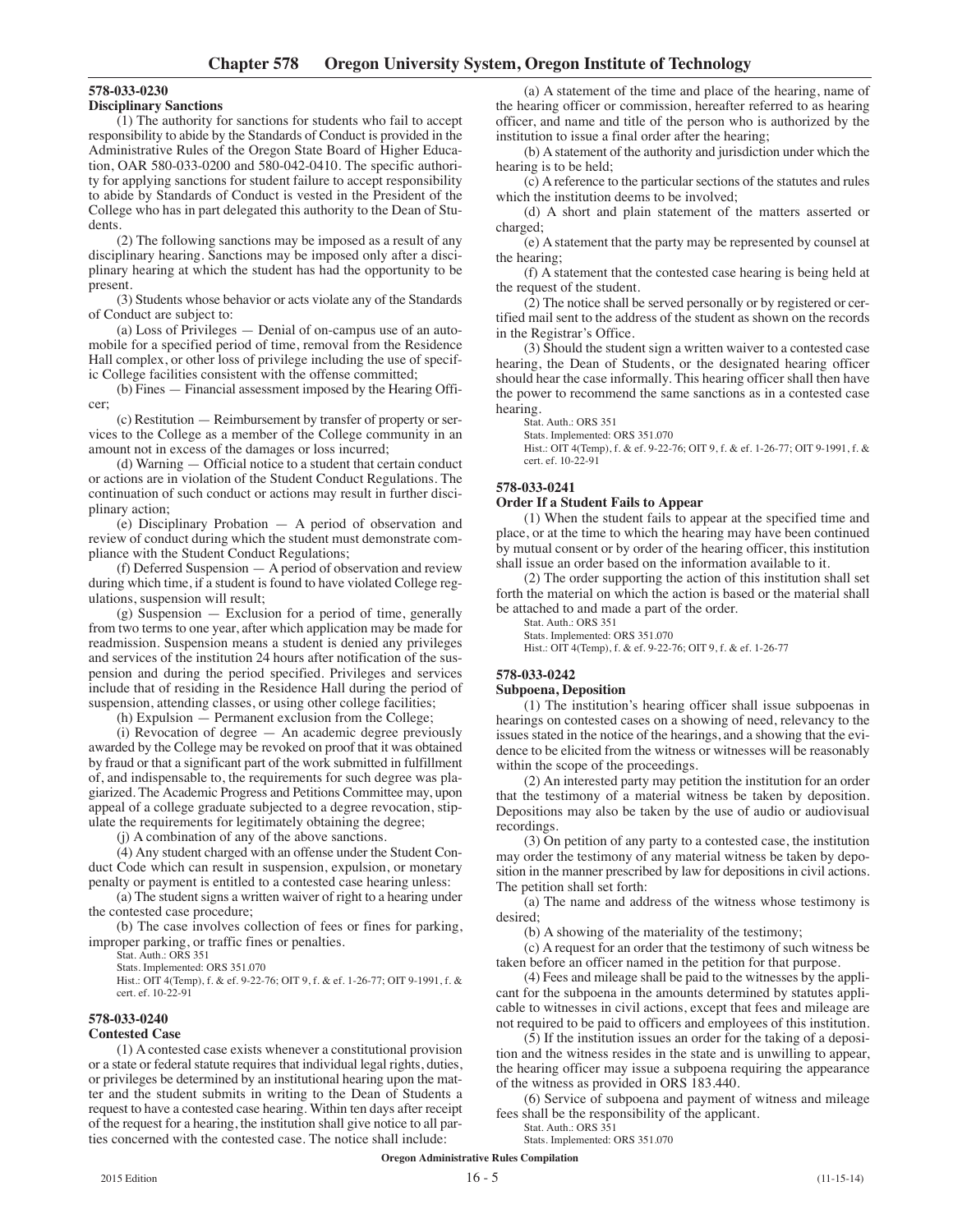Hist.: OIT 4(Temp), f. & ef. 9-22-76; OIT 9, f. & ef. 1-26-77; OIT 9-1991, f. & cert. ef. 10-22-91

## **578-033-0243**

# **Hearing**

(1) The hearing shall be conducted by and shall be under the control of the hearing officer.

(2) Subject to the discretion of the hearing officer, the hearing shall be conducted in the following manner:

(a) Statement and evidence of institution officials or employees in support of the institution's action;

(b) Statement and evidence of affected persons disputing the institution's action;

(c) Rebuttal testimony.

(3) The hearing officer and the affected parties and this institution or their attorneys shall have the right to question or examine or cross-examine any witness.

(4) The hearing may be continued with recesses as determined by the hearing officer.

(5) The hearing officer may set reasonable time limits for oral presentation.

(6) Exhibits shall be marked and the markings shall identify the person offering the exhibits. The exhibits shall be preserved by this institution as part of the record of the proceedings.

(7) A verbatim oral, written, or mechanical record shall be made of all motions, rulings, and testimony. The record need not be transcribed unless requested for purposes of rehearing or court review. The college may charge the party requesting transcription the cost of a copy of transcription, unless the party files an appropriate affidavit of indigency. However, upon petition, a court having jurisdiction to review under ORS 183.480 may reduce or eliminate the charge upon finding that it is equitable to do so, or that matters of general interest would be determined by review of the order of the college.

Stat. Auth.: ORS 351

Stats. Implemented: ORS 351.070

Hist.: OIT 4(Temp), f. & ef. 9-22-76; OIT 9, f. & ef. 1-26-77; OIT 9-1991, f. & cert. ef. 10-22-91

# **578-033-0244**

# **Evidentiary Rules**

(1) Evidence of a type commonly relied upon by reasonably prudent persons in the conduct of their serious affairs shall be admissible.

(2) All offered evidence, not objected to, will be received by the hearing officer subject to his power to exclude irrelevant, immaterial, or unduly repetitious matter.

(3) Evidence objected to may be received by the hearing officer with rulings on its admissibility to be made when offered, at a later time during the hearing or at the time a final order is issued.

(4) The institution may take notice of judicially cognizable facts, and may take official notice of general, technical or scientific facts within specialized knowledge. Parties shall be notified at any time during the proceeding but in any event prior to the final decision of material officially noticed and they shall be afforded an opportunity to contest the facts so noticed. The institution may utilize experience, technical competence and specialized knowledge in the evaluation of the evidence presented to it.

Stat. Auth.: ORS 351

Stats. Implemented: ORS 351.070

Hist.: OIT 4(Temp), f. & ef. 9-22-76; OIT 9, f. & ef. 1-26-77; OIT 9-1991, f. & cert. ef. 10-22-91

## **578-033-0245**

## **Proposed Orders on Contested Cases; Filing of Exceptions and Arguments**

(1) If the majority of officials who are to render the final order have not heard the case and considered the record, and the order is adverse to a party (excluding this institution), a proposed order including findings of fact and conclusions of law shall be served upon the parties.

(2) When the contested case is heard by a commission, the proposed order shall be as determined by majority vote of the commission.

(3) The adversely affected parties shall be given the opportunity to file exceptions and present argument to the official who renders the final order prior to its issuance.

(4) The proposed order shall become final after the 30th day following the date of service of the proposed order, unless the institution within that period issues an amended order.

(5) If the institution determines that additional time will be necessary to allow for adequate review of a proposed order, the institution may extend the time after which the proposed order will become final by a specified period of time. The institution shall notify all parties to the hearing of the period of extension.

Stat. Auth.: ORS 351

Stats. Implemented: ORS 351.070

Hist.: OIT 4(Temp), f. & ef. 9-22-76; OIT 9, f. & ef. 1-26-77; OIT 9-1991, f. & cert. ef. 10-22-91

## **578-033-0246**

**Final Orders on Contested Cases; Notification**

(1) Final orders on contested cases shall be in writing and include the following:

(a) Rulings on admissibility of offered evidence if the ruling was deferred to that time;

(b) Findings of fact — Those matters which are either agreed as fact or which, when disputed, are determined by the fact-finder, on substantial evidence, to be facts even though there are contentions to the contrary;

(c) Conclusions of law — Applications of the controlling law and rules to the facts found and the legal results arising therefrom;

(d) Order — The action taken by this institution as the result of the findings of fact and conclusions of law.

(2) Parties to contested cases and their attorneys of record shall be served a copy of the final order. Parties shall be notified of their right to judicial review of the order.

Stat. Auth.: ORS 351

Stats. Implemented: ORS 351.070

Hist.: OIT 4(Temp), f. & ef. 9-22-76; OIT 9, f. & ef. 1-26-77

## **578-033-0252**

# **Appeals**

(1) Within the College structure, there is an opportunity for appeals from decisions made by the student governing group, discipline committees, and College administrators. Particular care is taken to provide safeguards in any action which significantly alters the students' status at the college, i.e. changes the living situation, prohibits the student from participation in certain activities, or suspends the student from the institution.

(2) Any questions regarding appeal procedures should be directed to the Dean of Students.

(3) Disciplinary action taken by the Residence Hall Judicial Board, or a designated hearing officer may be appealed to the Dean of Students

(4) Disciplinary action taken by the Dean of Students is subject to appeal to the President of the College. The appeal of a disciplinary action and the justification thereof must be submitted to the President in writing:

(a) Filing of an appeal must be made within a seven-day period following the date the action is taken;

(b) Specific justification for an appeal must be submitted in writing by the student. New evidence may be used as grounds to make a request for a new hearing;

(c) The request for a new hearing and/or an appeal shall include specific justification (errors, failure to consider all of the evidence presented, or any other error or action which denied the student a fair and due process hearing);

(d) The President will review the records involved with the appeal or request for rehearing and decide upon one of two actions:

(A) That the action taken stand; or

(B) That the case be referred to the hearing officer or the Dean of Students for further deliberation and/or rehearing.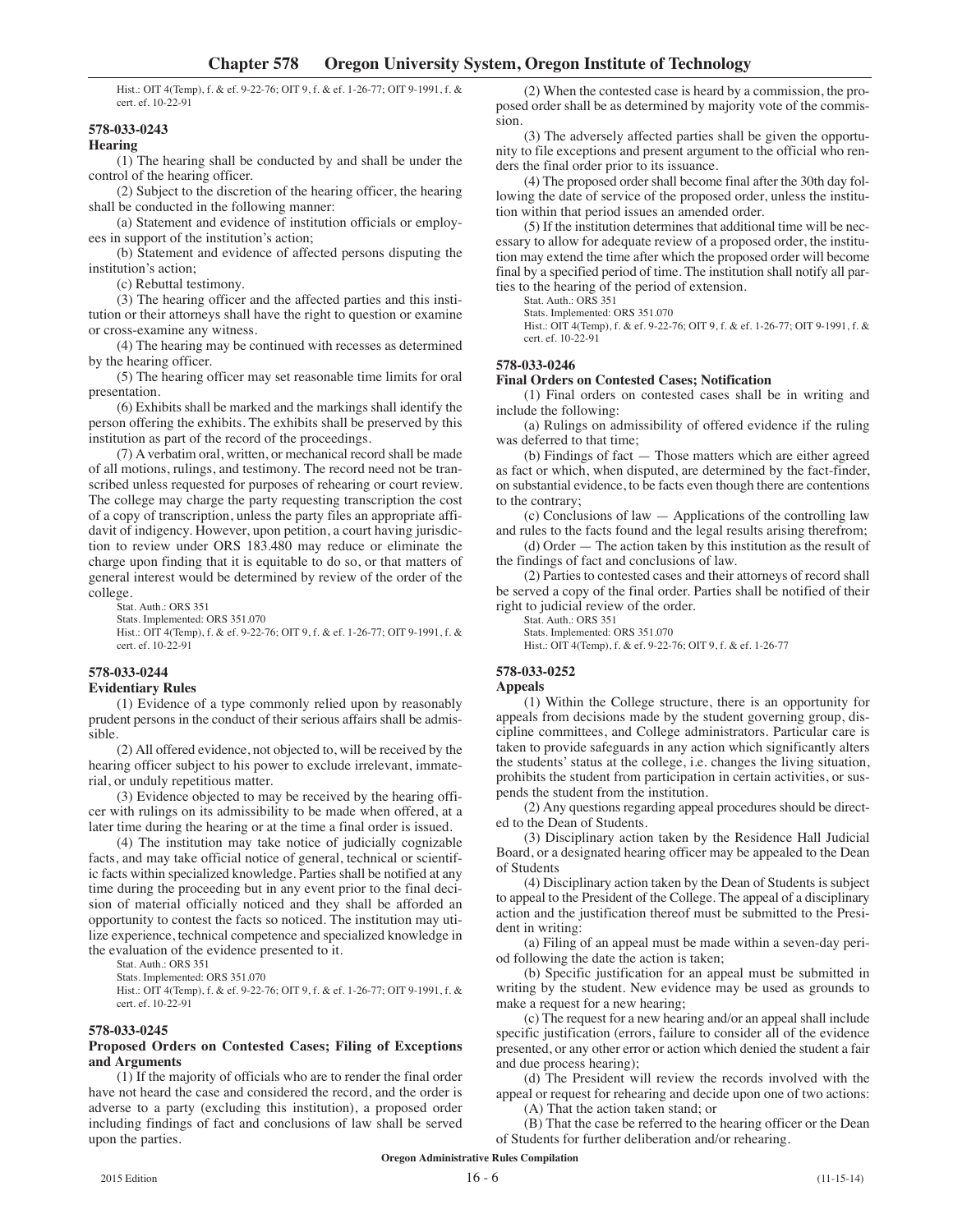(5) A student suspended for misconduct who wishes to return to the College must apply for re-instatement by writing to the Dean of Students.

Stat. Auth.: ORS 351 Stats. Implemented: ORS 351.070 Hist.: OIT 4(Temp), f. & ef. 9-22-76; OIT 9, f. & ef. 1-26-77; OIT 9-1991, f. & cert. ef. 10-22-91

## **578-033-0260**

## **Utilization of Hearing Officers as a Contingency Measure**

If the President determines that the commission and/or administrators are not operating adequately because of an inability to schedule all cases for prompt hearing or because of repeated or continuous disruption of normal proceedings, he may temporarily set aside and/or supplement the Student Conduct Code Procedures by appointing a hearing officer or officers. When hearing officers are appointed as a contingency measure, they shall be persons outside of the College community and shall be practicing attorneys or persons otherwise considered qualified to serve in this capacity. The hearing officer will be directed to hear individual student discipline cases in accordance with due process procedures and to recommend to the President appropriate action in each case.

Stat. Auth.: ORS 351

Stats. Implemented: ORS 351.070 Hist.: OIT 4(Temp), f. & ef. 9-22-76; OIT 9, f. & ef. 1-26-77

## **DIVISION 34**

# **EDUCATIONAL RECORDS POLICY**

#### **578-034-0010**

#### **Institutional Responsibility**

(1) In order to plan educational opportunities to meet the needs of individual students and to counsel effectively with them, Oregon Institute of Technology must accumulate data and keep records on students. The educational records of students enable the faculty and administrators to understand the individual student better and to provide more effective education and counseling assistance.

(2) From the time a student enters the College and submits the required personal data for academic and personal records, there is an implicit and justifiable assumption of good faith placed in the College as custodian of these materials. The College maintains a similar posture relative to subsequent data generated during the student's enrollment. Preserving the confidential nature of student records protects the individual's rights to privacy and enhances the effectiveness of the College's educational and counseling processes. Accordingly, the College shall exercise care and concern in obtaining, recording, maintaining, and disseminating information about students with duplication of records kept to a minimum.

Stat. Auth.: ORS 351 Stats. Implemented: ORS 351.070(4)(e) Hist.: OIT 6, f. & ef. 10-27-76

#### **Regulations**

#### **578-034-0020**

# **Type and Content of Educational Records**

(1) Definitions:

(a) "Educational Records." For purposes of this policy, educational records are files, documents, materials, or data recorded in any medium but not limited to handwriting, print, tapes, film, microfilm, and microfiche, kept by the College, division, or department, which contain information concerning a student and which is furnished by the student or by others about the student at the student's or at the College's, division's, or department's request, including, but not limited to, records of grades attained, information concerning discipline, counseling, membership activity, employment performance, financial aid material, or other behavioral records of individual persons;

(b) *Excluded* from the category of "educational records" that are available to the student are the following:

(A) Records of instructional, supervisory, and administrative personnel and education personnel ancillary thereto which are created by an individual staff member for the sole possession of the maker, such as notes to oneself, *and* which are not accessible to any other person(s);

(B) Records compiled about an employee of the College which are made and maintained in the normal course of business and which relate exclusively to the individual in question in his or her capacity as an employee, and are not available for any other purpose;

(C) Psychiatric and psychological records which are maintained only in connection with provision of treatment to the student and which are not available to persons other than the College Custodian of Educational Records and those providing treatment except that such records:

(i) May be reviewed by the student with the consent and under the conditions of the attending professional; and/or

(ii) May be personally reviewed by a physician or other appropriate professional of the student's choice and with the student's written consent.

(D) Financial records of the parent(s)/ guardian(s) of a student or any information contained therein that relates to the parent(s)/ guardian(s) unless written consent has been granted by the parent(s)/guardian(s);

(E) Confidential letters and statements of appraisal which were placed in the student's education records *prior* to January 1, 1975, if such letters were solicited with an assurance of confidentiality, and are used only for purposes for which they were specifically intended;

(F) Confidential letters and statements of appraisal received after January 1, 1975, for which the student has signed a waiver of the right of access and which pertain to:

(i) Admission to this or any other educational institution or agency;

(ii) Application for employment; or

(iii) Receipt of an honor or honorary recognition so long as these letters are used solely for the purpose(s) for which they were specifically intended.

(c) "Student." For purposes of this policy, anyone who is or has been enrolled at Oregon Institute of Technology.

(d) "College Custodian of Educational Records." A person officially delegated College-wide responsibility by the College President.

(e) "Unit Custodian of Educational Records." Except as otherwise designated in this policy, the head of each academic or administrative unit responsible for the educational records within the unit.

(f) "Consent" (release consent elements). Consent shall be in writing and shall be signed and dated by the person giving consent. It shall include:

(A) Specification of records to be released;

(B) Purposes for such release; and

(C) Parties or class of parties to whom such records may be released.

(g) "Directory Information." Student's full name; the fact that the student is or has been enrolled in the College; local and permanent address(es) and telephone number(s); dates of attendance; curriculum; degrees and awards received; marital status; educational institution(s) attended by the student; job title(s) and dates of employment for student employees who have been or are paid from Collegeadministered funds;

(h) "School Officials." Faculty, staff, student employees, or committees (when the members of the committee are appointed or elected to an officially constituted committee) who perform a function, or task on behalf of and at the request of, the College, its faculty, or divisions;

(i) "Legitimate Educational Interests." The interest of College personnel who have a demonstrably legitimate need to review records in order to fulfill their official professional responsibilities. Such responsibilities must involve the College in its primary educational and scholarly functions and/or secondary administrative functions of maintaining property, receipt and disbursing funds, keeping records, providing living accomodations and other services, sponsoring activities, and protecting the health and safety of persons or property in the College community. This paragraph shall be strict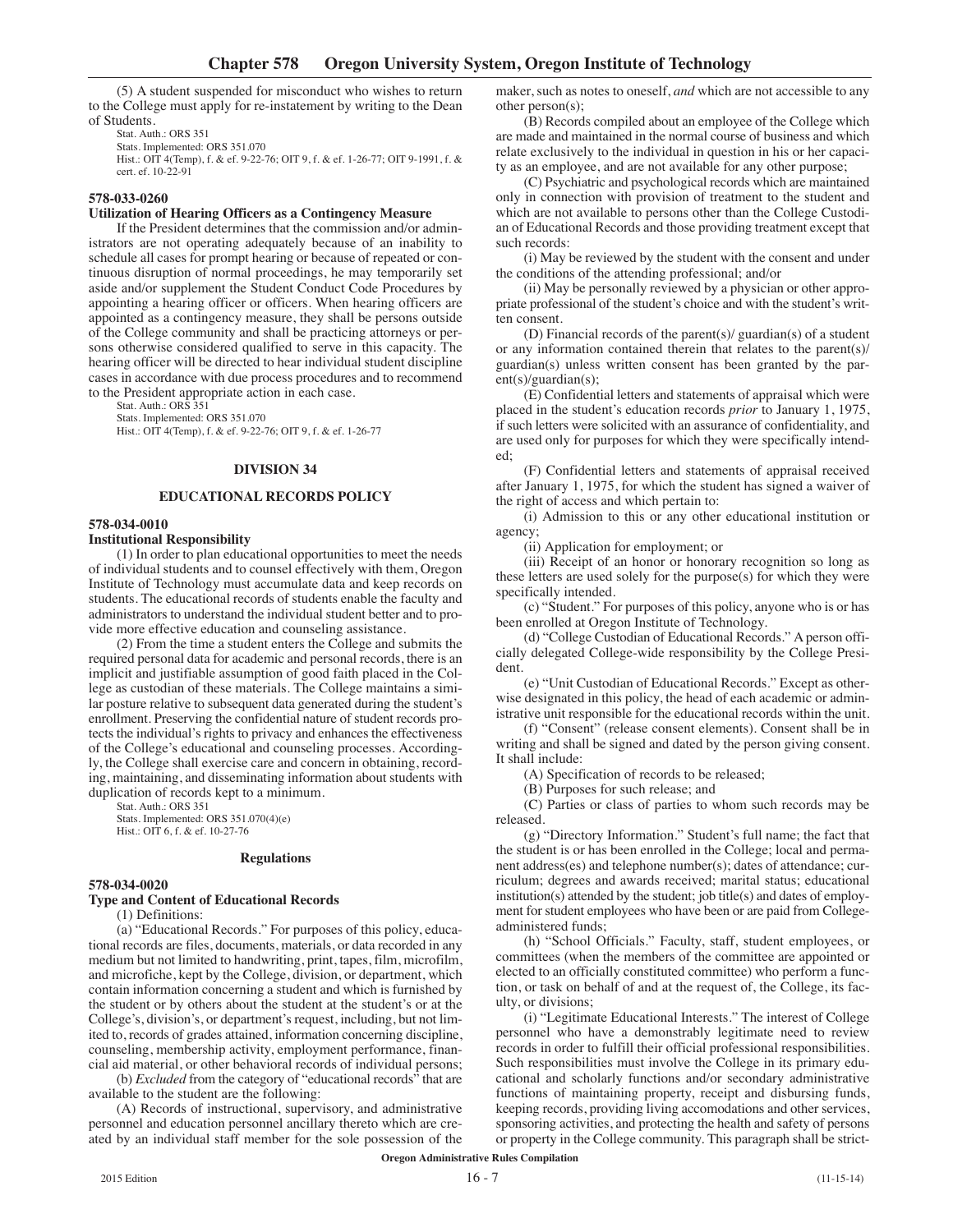ly construed, and instances of doubt shall be referred to the College Custodian of Educational Records.

(2) General Policies:

(a) Only such records as are demonstrably and substantially relevant to the educational and related purposes of the College, division, or department shall be generated or maintained;

(b) No student shall be required to give (although the student may voluntarily provide) information as to the student's race, religion, political affiliation or preferences, or personal values, except as specifically required by state statute, federal law, or valid federal and/or state rules or orders.

Stat. Auth.: ORS 351

Stats. Implemented: ORS 351.070(4)(e) Hist.: OIT 6, f. & ef. 10-27-76

## **578-034-0025**

## **Location and Custody of Educational Records**

(1) All educational records shall be kept in locations central to the division or department by which they are maintained.

(2) Each unit custodian of educational records shall be responsible for maintaining the confidentiality of all educational records within that respective academic or administrative unit.

(3) The Dean of Students shall be the College Custodian of Educational Records.

Stat. Auth.: ORS 351 Stats. Implemented: ORS 351.070(4)(e) Hist.: OIT 6, f. & ef. 10-27-76

## **578-034-0030**

#### **Student Rights to Access and Copies of Educational Records**

(1) A student has the right (unless otherwise provided by this policy) to see and review with a staff member of the department that maintains the record, that educational record or portion of the record that pertains to the student. Access of the student to the education record shall be provided as early as possible but shall be within 45 days of the student's request:

(a) Copies of any such records shall be provided to the student (unless otherwise provided by this policy) at the student's request and expense. Unless otherwise provided in the "List of Special Fees, Fines, Penalties, Service Charges, Etc. Levied by Oregon Institute of Technology" (published in the catalog), the charge to the student for any such records may not exceed  $25¢$  per page;

(b) Copies of psychiatric or psychological records shall not be provided to a student without the consent of the attending professional and College Custodian of Educational Records. In the event such copies are released to a student, the unit custodian shall secure a signed release from said student. No unit custodian shall release said records to the student without his or her written consent;

(c) If any question arises as to the identity of the requesting student, the student shall be asked to provide his or her College I.D. Card and/or other positive identification;

(d) All requests for information under this section shall be directed to the head of the academic or administrative unit who is responsible for maintaining the particular records involved or to the College Custodian of Educational Records.

(2) Release of non-directory educational records of an individual who:

(a) Has not been enrolled in the College, but who has filed a formal application for admission; or

(b) Has sought and been denied admission; or

(c) Has been admitted but did not enroll in the College is prohibited (unless otherwise permitted by the unit custodian) except to a third party as provided under OAR 578-034-0040 of this policy, and under the provisions relating to statements of recommendation and letters of appraisal.

(3) Notwithstanding any provision included in this student records policy, no information shall be released where such release is contrary to the laws or rules of the State of Oregon.

Stat. Auth.: ORS 351

Stats. Implemented: ORS 351.070(4)(e) Hist.: OIT 6, f. & ef. 10-27-76

# **578-034-0035**

#### **Student's Right to Challenge Information Contained in Educational Records**

A student may challenge the content of an educational record on the grounds that the record is inaccurate, misleading, or otherwise in violation of the privacy or other rights of the student. However, no hearing under this policy shall be granted for challenging any grade except the accurancy of its recording. The following procedure for challenging the content of an educational record shall apply:

(1) The student has the right upon reasonable requests, for brief explanations and interpretations of the records in question, from the respective unit custodian.

(2) The unit custodian of the challenged education record, after reviewing the record with the student, may settle the dispute informally with the student with regard to deletion or modification of the education record. The unit custodian shall make his or her decision within 14 days after the request and shall notify the student of the decision.

(3) In the event the unit custodian disapproves the student's request to delete or modify the record in question, the student shall be notified by the unit custodian, in writing, of the decision and of the student's right to a formal hearing upon the request:

(a) All requests for formal hearings by the student shall be directed to the College Custodian of Educational Records, and shall contain a plain and concise written statement of the specific facts constituting the student's claim;

(b) The hearing shall be scheduled and conducted by Oregon Institute of Technology's Hearing Officer. The hearing shall be held in accordance with the established rules for contested case hearings;

(c) The student shall bear the burden of proof of a preponderance of the evidence in order to prove the validity of his or her claim at the hearing;

(d) Oregon Institute of Technology rules for the conduct of contested cases shall regulate the conduct of the hearing, unless the student waives said provisions. If a student waives formal proceedings, he or she will nonetheless be afforded a full and fair opportunity to present his or her case (at the student's expense);

(e) Based solely on the evidence presented at the hearing and within ten working days of the hearing, the Hearing Officer shall make a written recommendation to the College Custodian of Student Records together with written findings of fact concerning the student's request. Within an additional 14 working days of receipt of the Hearing Officer's report, the College Custodian of Educational Records shall notify the student in writing of the decision:

(A) In the event the decision of the College Custodian of Educational Records is adverse to the student's request, the student shall be notified of the opportunity to place within the file in question, a summary statement commenting upon the information in the records and/or setting forth any reason for disagreeing with the decision. In the event release of the questioned document is provided to a third person, the before-described student's statement shall accompany the release of any such information;

(B) If a student challenge to the content of a given record is successful, and upon the student's specific written request to the College Custodian of Educational Records, the College shall make a reasonable effort to contact student-designated third persons who have received copies of the previous record to inform them of the change which has been made.

(f) Additional procedures may be added in order to comply with state laws.

(4) If the student cannot make the time scheduled for the hearing, he may request an extension from the Custodian of Educational Records.

Stat. Auth.: ORS 351 Stats. Implemented: ORS 351.070(4)(e) Hist.: OIT 6, f. & ef. 10-27-76

#### **578-034-0040**

## **Release of Personally Identifiable Records**

Information, except that directory information not restricted by the student, laws, or rules, that is identifiable by individual and which is maintained in educational records is designated as confidential and,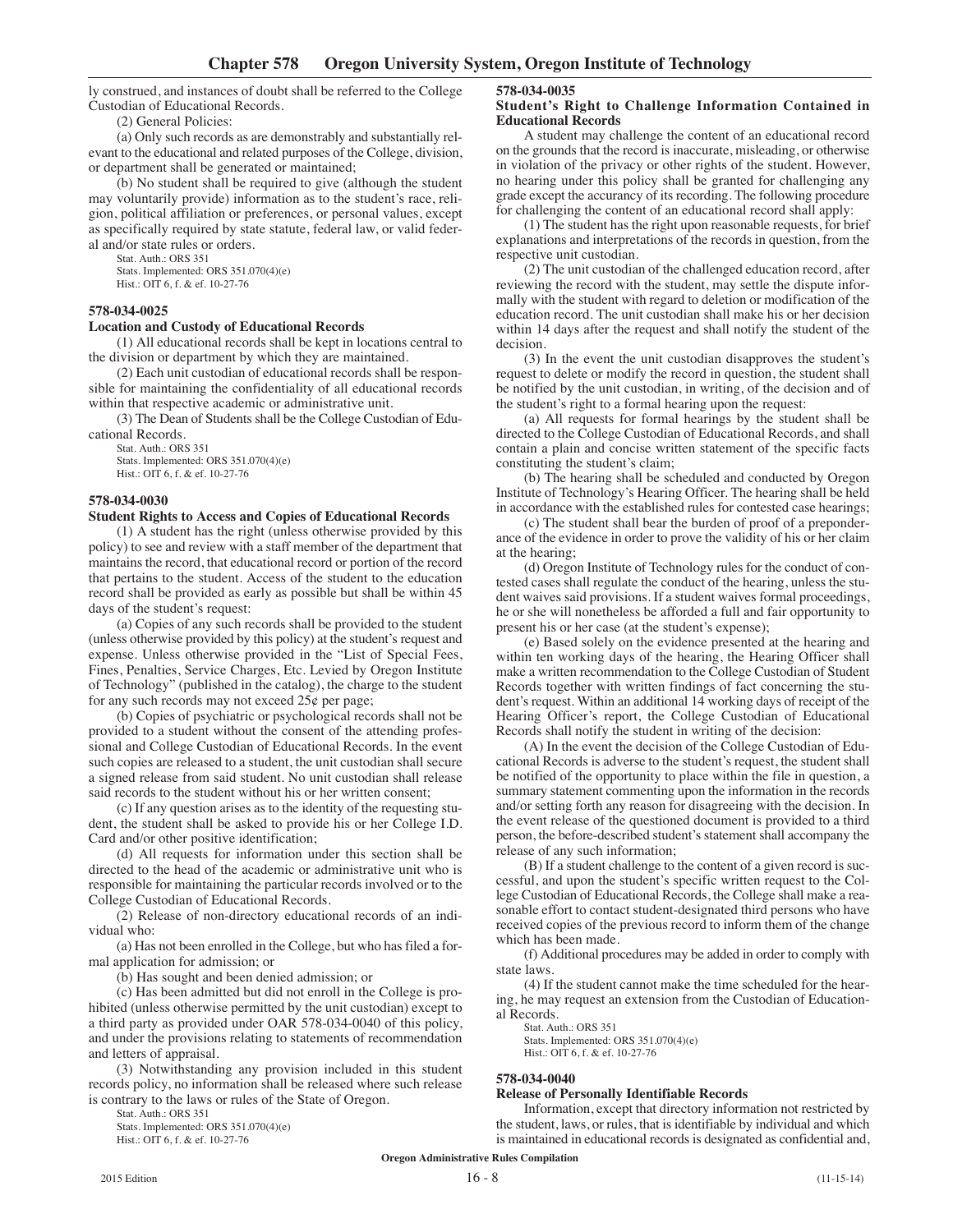without the written consent of that individual, may not be released to any party or for any purpose *except* the following:

(1) School officials within the educational institution or local educational agency who have been determined by the College to have legitimate educational interests.

(2) Officials of another school in which the student seeks or intends to enroll.

(3) When complying with a judicial order or lawfully issued subpoena. However, the Custodian of Educational Records will make a reasonable effort to notify the student of the order or subpoena in advance of compliance. In the event a court appearance by a College official is required to fulfill an obligation described in this paragraph and the student has not been notified prior to said appearance, the College official shall notify the court or other officer before whom he or she is to appear that the student has not been informed of the pending action nor provided an opportunity to defend against the release by the College of information of his or her educational records.

(4) Information released to appropriate parties in connection with an emergency if knowledge of the information is necessary to protect the health or safety of the student or other individuals. The facts which shall be taken into account in determining whether information may be released include:

(a) The need for such information to avoid or substantially minimize the danger;

(b) Whether the persons to whom such information is released are in a position to deal with the emergency; and

(c) The extent to which time is of the essence in dealing with the emergency;

(d) The College Custodian of Educational Records or his designee shall release the information.

(5) Organizations conducting studies for, or on behalf of, educational agencies or institutions for the purpose of developing, validating, or administering predictive tests, administering student aid programs, improving instruction, and for accreditation purposes, in those instances where the personal identification is kept confidential. The information shall be destroyed when no longer needed for the purposes for which the study was conducted.

(6) The Comptroller General of the United States, the Secretary of the U.S. Department of Health, Education and Welfare, the U.S. Commissioner of Education, the Director of the National Institute of Education, the Assistant Secretary for Education in the Department of Health, Education and Welfare, and state educational authorities when necessary in connection with the audit and evaluation of federally supported education programs, or in connection with the enforcement of or compliance with the federal legal requirements which relate to those programs. Information released under this paragraph shall be protected in a manner which will not permit the personal identification of students by other than those officials, and personally identifiable data shall be destroyed when no longer needed for such audit, evaluation, or enforcement of or compliance with federal legal requirements.

(7) Parents of a dependent student, as defined in **Section 152 o**f the **Internal Revenue Code**.

Stat. Auth.: ORS 351

Stats. Implemented: ORS 351.070(4)(e) Hist.: OIT 6, f. & ef. 10-27-76

## **578-034-0045**

#### **Release and Restriction of Directory Information**

The College shall disclose upon request directory information as defined in this policy. A currently enrolled College student may request that directory information not be released to a third party. The student must complete and file the request with the Dean of Students (Snell Hall, Room 111) prior to the conclusion of the scheduled first day of class, during the term of the academic year in which the student first enrolls. The request will remain in effect only for that academic year and the request may not be exercised or changed for the balance of that academic year.

**EXAMPLE:** If a student enrolls for the first time during the winter term of the 1976–77 academic school year, and opts to restrict certain directory information for the winter term, said restriction shall apply for the balance of the 1976–77 academic school year.

Stat. Auth.: ORS 351 Stats. Implemented: ORS 351.070(4)(e) Hist.: OIT 6, f. & ef. 10-27-76

## **578-034-0050**

#### **Waivers**

(1) A person applying for admission, or a student, may waive the right of access to confidential letters of appraisal regarding admission, employment, and the receipt of an honor or honorary recognition. The waiver under this section may be made with respect to specified classes of educational records, and persons or institutions. The person is entitled, upon request, to be notified by the appropriate office of the names of all persons making confidential appraisals in such an instance where a waiver has been exercised. Waiver of the right to access under this paragraph shall only apply so long as the letters or statements of appraisal are used solely for the purpose(s) for which they were specifically intended.

(2) A waiver under this section may be revoked with respect to any actions occurring after the revocation. All waivers and revocations must be in writing, signed and dated by the student or person applying for admission.

(3) Waivers which conform with these provisions and which are given in conjunction with the writing of a confidential evaluation may be relied upon by any College personnel when the evaluation is used in conformity with its stated purpose. Waivers shall not be required as a condition for admission to, receipt of financial aid from, or receipt of any other service or benefits from the College.

Stat. Auth.: ORS 351 Stats. Implemented: ORS 351.070 Hist.: OIT 6, f. & ef. 10-27-76

## **578-034-0055**

#### **Files or Records Containing Letters of Appraisal**

(1) No letters of appraisal received prior to January 1, 1975, shall be revealed to a person applying for admission or a student unless the author notifies the unit custodian in writing of his or her agreement.

(2) Letters of Appraisal received after January 1, 1975, shall be treated as follows:

(a) Unless a waiver in accordance with this policy is on file, letters solicited with an assurance to the writer of confidentiality, or if the writer claims confidentiality, shall be returned by the department to the writer. The departmental letter to the writer shall contain the notation that under **20 USC Sec 12232g** the document is open to review by the student. If the writer is willing to resubmit the letter under that condition, the writer is asked to return the letter to the unit;

(b) Letters which were not solicited with an assurance of confidentiality nor which claim confidentiality, shall be open for review by the applicant or student involved unless a waiver, in accordance with this policy, is on file.

(3) College application instructions and appraisal forms shall inform writers and applicants or students of student rights to letters of appraisal under this section.

(4) Student objections to letters of appraisal:

(a) The student may choose to have any letter(s) of recommendation permanently removed from the student's file;

(b) When a review by the Director of Career Planning and Placement Service of a student's placement file reveals a confidential letter of appraisal to be significantly different from other appraisals in the file and to be of such nature as to be unsubstantiated, unfair, and seriously damaging to the candidate. The Director, ensuring confidentiality specified by the writer, shall advise the candidate that the candidate may elect to have that appraisal removed from the candidate's file.

Stat. Auth.: ORS 351 Stats. Implemented: ORS 351.070 Hist.: OIT 6, f. & ef. 10-27-76

#### **578-034-0060**

#### **Transfer of Information by Third Parties**

Information regarding a student shall be released to a third party on the condition that the third party will not permit any other party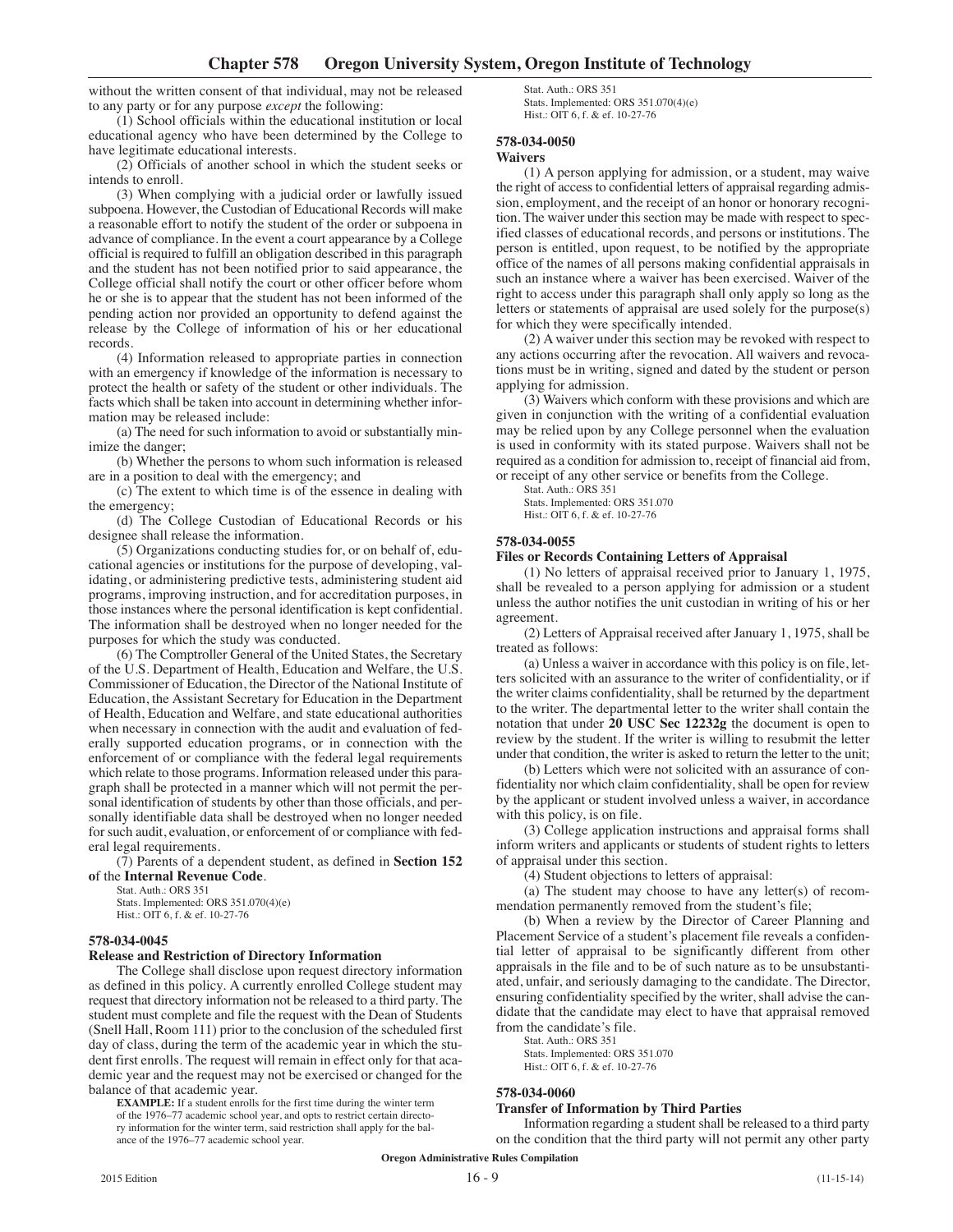to have access to such information without the written consent of the student, except where:

(1) Such "other parties" otherwise qualify under an exception in OAR 578-034-0040 of this policy; or

(2) Such information is disclosed to an institution, agency, or organization in which case the information may be used by its officers, employees and agents, but only for the purposes for which the disclosure was originally made.

Stat. Auth.: ORS 351

Stats. Implemented: ORS 351.070

Hist.: OIT 6, f. & ef. 10-27-76

## **578-034-0065**

#### **Lists of Students**

(1) The College shall not provide a special service of releasing lists of the names of its students to individuals, organizations, or commercial enterprises who wish to acquire such lists as a resource to support their personal or profit-making ventures. Such lists, or mailing labels produced from such lists, are available only to administrative offices of the College, such as the Alumni Office.

(2) Prior to fall term registration and the publication of the directory, the Admissions Office may provide the names and addresses of newly admitted students to the administrative offices of the College, to the ASOIT for specified purposes which have been approved by the College's New Student Orientation Committee, and to the local daily newspaper.

(3) In the interim period between the Committee's planning activities and registration, requests for lists of new students may be submitted to the office of the Dean of Students by the agencies mentioned above.

Stat. Auth.: ORS 351 Stats. Implemented: ORS 351.070 Hist.: OIT 6, f. & ef. 10-27-76

## **578-034-0070**

### **Permanence, Duplication, and Disposal of Educational Records**

(1) Permanent retention of educational records shall be limited to those records which are of long-range value to the individual and/or to the College; applications for scholarships (if applicant receives and utilizes the award); honors and awards received by the student; Registrar's permanent record and permanent academic folder; Student Health Center records; Career Planning and Placement Service placement file; and student employee payroll records.

(2) All duplicate copies of permanent records, other than those maintained by the College Registrar, and all non-permanent educational records shall be maintained only for the minimum period of time required to serve the basic, official functions of the individual, division, or department generating or maintaining them. Such records shall be destroyed as soon as they are no longer needed unless there is an outstanding request to inspect and review them, and, with the exception of records of unpaid accounts, may not be retained for more than seven years after a student departs from the College. Records of unpaid College accounts of any form of debt to the College may be retained until all payments are completed or otherwise settled and shall then be destroyed.

(3) Records of applicants for admission who are not admitted or who, if admitted, do not enroll in the College, need not be retained. Stat. Auth.: ORS 351

Stats. Implemented: ORS 351.070 Hist.: OIT 6, f. & ef. 10-27-76

#### **578-034-0075**

#### **Location/Administration of Records Policy**

(1) This Educational Records Policy provides students at Oregon Institute of Technology the rights under **section 438** and **439** of the **General Education Provisions Act**, as amended (added by Section 513 of Public Law 93-380 and amended by Section 2 of Public Law 93-568), and the regulations thereunder. All questions regarding the policy and copies of the policy may be directed and obtained respectively, in the Office of the Dean of Students, (Snell Hall 111). Students have the right to file complaints with the Department of Health, Education and Welfare concerning any alleged failure by the

College to comply with the requirements of Section 438 and 439 of the Act and its supporting regulations.

(2) The College shall inform students of their rights under this policy by publishing the rules contained herein, or the substance thereof, in the **Student Handbook**. Copies of the policy are available as indicated above.

(3) In any instance where the provisions of this College Educational Records Policy are determined by legal counsel to be inconsistent with the requirements, limitations, or restrictions of **10 USC 1232g**, the College Custodian of Educational Records is empowered to waive the provision in question and to administer this policy consistent with **20 USC 1232g** and its implementing regulations.

Stat. Auth.: ORS 351 Stats. Implemented: ORS 351.070

Hist.: OIT 6, f. & ef. 10-27-76

# **DIVISION 41**

#### **ACCOUNTING POLICIES**

## **578-041-0010**

## **Collection of Accounts and Notes Receivable**

(1) As directed by Oregon State Board of Higher Education OAR 580-041-0010(1), the Business Office at Oregon Institute of Technology must exercise diligence in collecting accounts and notes receivable due by following, as appropriate, these remedies:

(a) Withhold transcripts, certificates, and diplomas;

(b) Deny or cancel registration;

(c) Withhold further account receivable privileges;

(d) With employee's approval, withhold wages;

(e) Apply any non-exempt credits in favor of debtor to debt;

(f) Add penalties and interest as allowed by statutes and regulations;

(g) Utilize telephone inquiries;

(h) Send letter of demand;

(i) Use "skip trace" information as allowed by statutes;

(j) Utilize offset procedures with other state agencies;

(k) Utilize Department of Revenue as a collection agent and collection agencies under contract with the state;

(l) Institute legal action as permitted by statutes and regulations;

(m) Seek collection on judgments as permitted by statutes;

(n) Require exit interviews for borrowers under Federal loan programs.

(2) The Director of Business Affairs, Oregon Institute of Technology, may waive any of the above remedies only in those circumstances which serve the best interests of the institution, the state, or the federal government, or where required by state or federal statutes. Collection of non-dischargeable debts in bankruptcy proceedings continue.

(3) The procedures are in conformity with the requirements of federal and state laws and regulations and were formally adopted as a rule after public hearing under the Administrative Procedure Act.

(4) The Oregon Institute of Technology Business Office will grant hearings to any individual requesting information or expressing concern about the amount owed or circumstances related thereto.

Stat. Auth.: ORS 351

Stats. Implemented: ORS 351.070(2)

Hist.: OIT 3-1980, f. & ef. 4-25-80; OIT 4-1991, f. & cert. ef. 7-22-91

#### **578-041-0030**

## **Special Institution Fees and Charges**

The Schedule of special Institution Fees and Charges establishes charges for selected courses and general services for Oregon Institute of Technology for the academic year 2014-2015 and are hereby adopted by reference. Copies of this fee schedule may be obtained from the Oregon Institute of Technology Business Affairs Office.

Stat. Auth.: ORS 351

Stats. Implemented: ORS 351.070(2)

Hist.: OIT 1-1985, f. 1-10-85, ef. 2-1-85; OIT 1-1986, f. & ef. 9-4-86; OIT 4-1991, f. & cert. ef. 7-22-91; OIT 5-1992, f. & cert. ef. 9-24-92; OIT 1-1993, f. & cert. ef. 9-24-93; OIT 1-1995, f. & cert. ef. 7- 7-95; OIT 1-1996, f. & cert. ef. 9-11- 96; OIT 2-1996; f. & cert. ef. 12-19-96; OIT 1-1997, f. & cert. ef. 12-31-97; OIT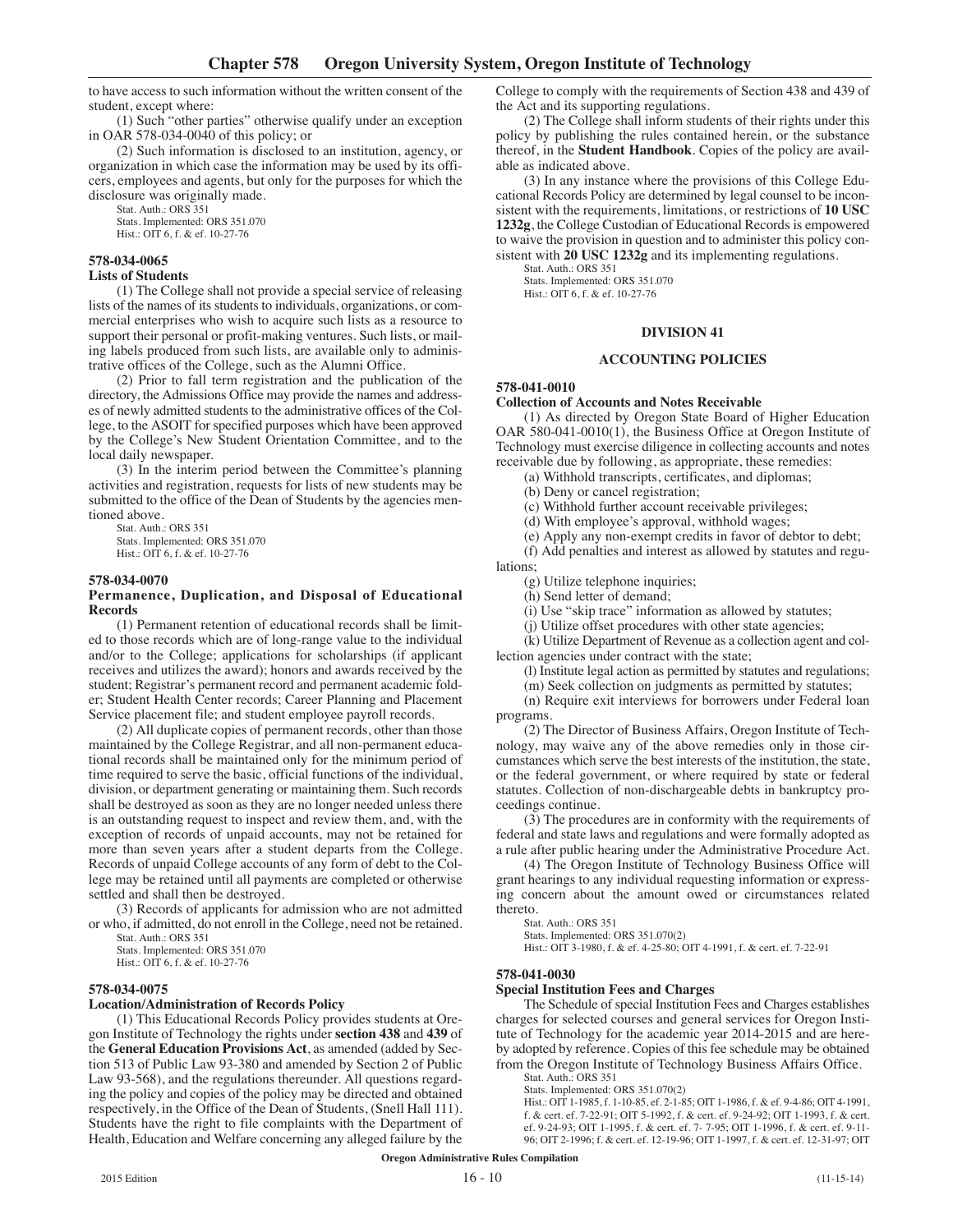2-1998, f. & cert. ef. 11-12-98; OIT 1-1999, f. & cert. ef. 8-26-99; OIT 1-2000, f. & cert. ef. 7-7-00; OIT 1-2001, f. & cert. ef. 7-19-01; OIT 1-2002, f. & cert. ef. 7-15-02; OIT 1-2003, f. & cert. ef. 6-11-03; OIT 1-2004, f. & cert. ef. 6-9-04; OIT 1-2005, f. & cert. ef. 6-10-05; OIT 1-2006, f. & cert. ef. 6-2-06; OIT 1-2007, f. & cert. ef. 6-7-07; OIT 1-2008, f. & cert. ef. 6-10-08; OIT 1-2009, f. & cert. ef. 9-2-09; OIT 1-2010(Temp), f. & cert. ef. 6-28-10 thru 12-23-10; OIT 2-2010, f. & cert. ef. 8-30-10; OIT 1-2011, f. & cert. ef. 6-20-11; OIT 4-2011, f. & cert. ef. 8-16-11; OIT 1-2012, f. & cert. ef. 7-11-12; OIT 2-2012, f. & cert. ef. 9-14- 12; OIT 1-2013, f. 6-12-13, cert. ef. 9-16-13; OIT 1-2014, f. 6-18-14, cert. ef. 9- 15-14

## **578-041-0040**

## **Revolving Charge Account Plan**

Oregon Institute of Technology adopts the Revolving Charge Account programs as permitted by OAR 580-040-0041 as amended, for all receivables due the Institute.

(1) The following are eligible to participate in the Revolving Charge Account program:

(a) Current and past students, faculty and staff;

(b) The general public;

(c) Companies and corporations;

(d) Governments and governmental organizations.

(2) Participants in the program shall sign an agreement to abide

by the terms and conditions of the program, including repayment as required thereby, except for debts arising from fines, penalties, and the like.

Stat. Auth.: ORS 351

Stats. Implemented: ORS 351.070

Hist.: OIT 6-1992, f. & cert. ef. 10-23-92; OIT 1-2014, f. 6-18-14, cert. ef. 9-15-14

## **578-041-0050**

## **Cash Deposit Requirements**

(1) Any office or department receiving cash, i.e., money, checks, money orders and other negotiable instruments, is responsible for the safekeeping and timely deposit with the Cashier's Office of these items. All cash received must be deposited. Personal checks are never to be cashed from money received.

(2) Offices receiving cash must deposit all receipts with the Cashier's Office at least every five working days or whenever \$500.00 or more is on hand. Oregon Institute of Technology requires more frequent deposits if there is not a secure place for holding funds.

(3) All money received in the Cashier's Office from departments, by mail or in person, must be deposited to the U.S. Bank the working day after being processed.

(4) Off-campus sites must deposit to the bank designated by the State Treasurer's Office all cash, checks, money orders or other negotiable items at least every five days or whenever \$500.00 is on hand. If the office does not have a secure place to hold the cash, the deposit must be made daily. Personal checks are never to be cashed from money received. Deposit slips are provided by the Business Office and must be filled out by the department and validated by the bank. The pink copy of the bank deposit slip then is to be forwarded to the Cashier's Office along with a cash receipt for credit to the appropriate account.

Stat. Auth.: ORS 351 Stats. Implemented: ORS 351.070(4)(b) Hist.: OIT 1-1998, f. & cert. ef. 5-12-98

## **DIVISION 42**

## **GRIEVANCE PROCEDURES IN CASES OF PROHIBITED DISCRIMINATION**

#### **578-042-0050**

## **Faculty Grievance Procedure**

(1) Oregon Administrative Rule 580-021-0050 requires that each institution adopt and publish procedures for redressing grievances, including grievances concerning prohibited discrimination. Actions which discriminate against individuals on the basis of age, handicap, national origin, race, marital status, religion or sex are prohibited by law:

(a) "Grievance" means a complaint by an academic employee that the employee was wronged in connection with reappointment, compensation, tenure, promotion, or other condition of employment;

(b) "Other conditions of employment" shall include, but not be limited to, violations of academic freedom, discriminatory and nondiscriminatory employment practices, and laws, rules, policies and procedures under which the institution operates. Grievances requiring disciplinary actions or procedures shall not be filed under this grievance procedure.

(2) Grievants are urged to resolve their grievances informally by presenting the grievance directly to their supervisor, department chair, director, dean, or other appropriate officer within 20 calendar days from the time the grievant became aware of the act, omission, or condition which gave rise to the grievance. The supervisor shall have 15 calendar days to respond.

(3) A grievance may be resolved at any step. In no instance shall the length of time between the presentation of a written grievance and the State Board of Higher Education's decision be more than 180 days, unless agreed to by the grievant. If a decision is not made at any level within the designated time limit, the grievant may submit the grievance to the next step.

(4) If the faculty member chooses to follow external statutory or regulatory procedures to resolve the grievance, the institution may elect not to follow this grievance procedure.

(5) If a grievance is not resolved informally (as provided in section (2) of this rule), formal grievance procedures may be initiated as follows:

(a) Not later than 45 days after the grievant became aware of the act, omission, or condition which gave rise to the grievance, the grievant may present a formal grievance in writing to the immediate supervisor. The supervisor must respond, in writing, within 20 calendar days of receipt of the grievance;

(b) Should a satisfactory agreement not be reached, the grievant may appeal, in writing, the decision to the appropriate dean within 14 calendar days of receipt of the supervisor's decision. The dean must respond, in writing, within 14 calendar days of receipt of the appeal;

(c) Should a satisfactory agreement not be reached, the grievant may request, in writing, a hearing before a faculty grievance committee (refer to section (6) of this rule) or appeal, in writing, the dean's decision to the OIT president within 14 calendar days of receipt of the dean's decision;

(d) If the matter being grieved relates to an act or omission by the immediate supervisor or dean, the grievance maybe presented in subsection (b) or (c) of this section as appropriate.

(6) The faculty senate, through its own procedures, will annually appoint a faculty grievance committee consisting of three tenured faculty members. The faculty grievance committee will hold its hearing within 20 calendar days after receiving notification of the request, in writing, for a hearing by the grievant.

(7) The rules of procedures for the faculty grievance committee shall allow for:

(a) A meaningful opportunity for the grievant to be heard;

(b) An opportunity for each party to present evidence, argument, and rebuttal;

(c) The right to representation for each party at that party's expense;

(d) A hearing open to the public, unless closed at the option of the grievant, as permitted by law;

(e) Written conclusions by the committee, based only upon evidence presented at the hearing;

(f) Access by each party to a tape recording of the hearing; and

(g) Other lawful procedures not in conflict with subsections (a) through (f) of this section which may be adopted by the committee.

(8) The faculty grievance committee shall make written recommendations to the president regarding the disposition of the grievance within ten calendar days of the conclusion of the hearing.

(9) The president of the institution, or his designee, shall review the grievance and issue a decision in writing within 12 calendar days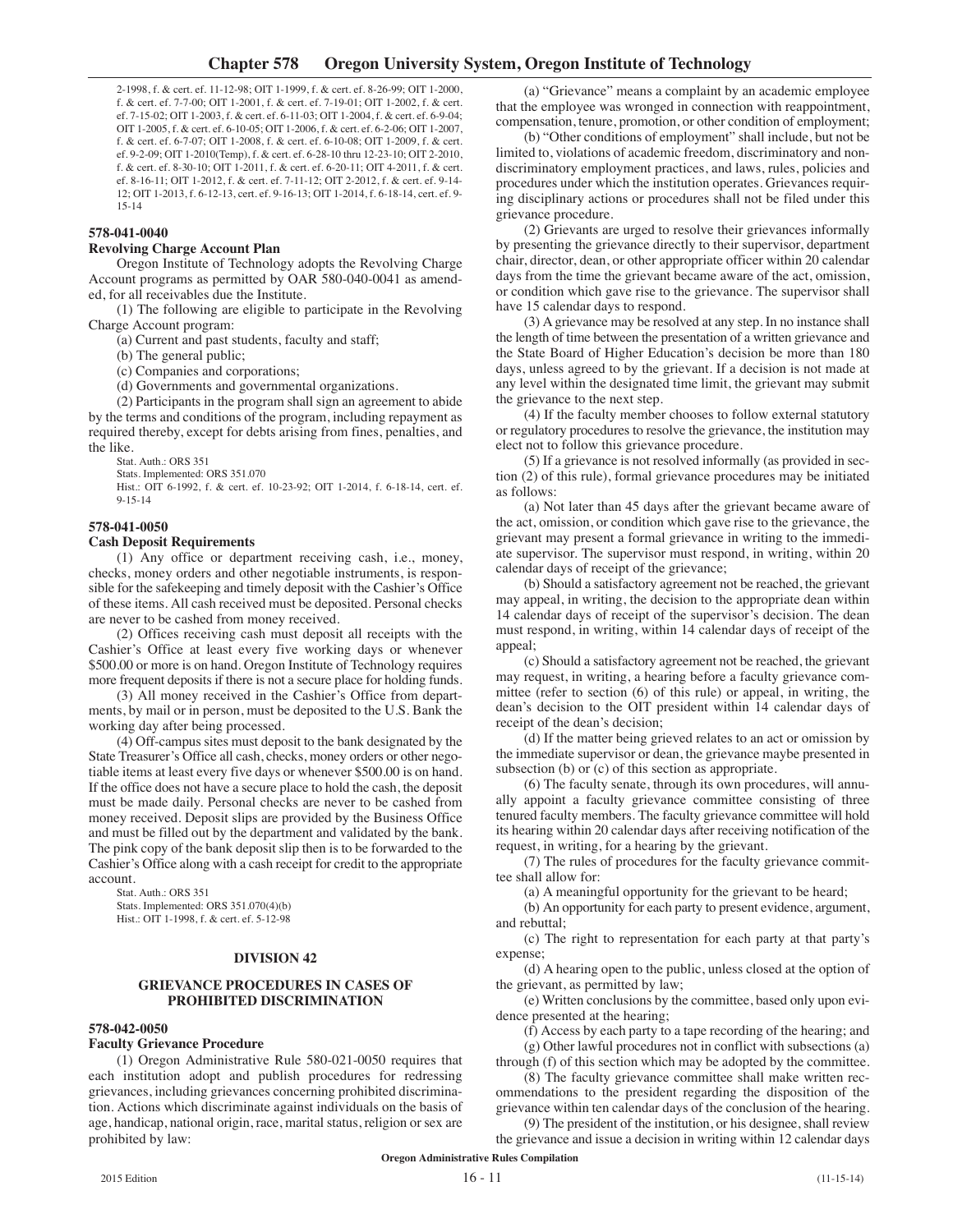after receipt of the grievance or faculty grievance committee recommendations. If the president rejects or modifies the recommendations of the faculty grievance committee, the reasons shall be stated in writing, and a copy provided to the grievant.

(10) The grievant may appeal, in writing, the decision of the president to the State Board of Higher Education within 15 calendar days of receipt of the president's decision for hearing in accordance with the Board's procedures in OAR 580-021-0055.

Stat. Auth.: ORS 351

Stats. Implemented: ORS 351.070

Hist.: OIT 2-1988(Temp), f. & cert. ef. 11-17-88; OIT 1-1991(Temp), f. & cert. ef. 1-4-91; OIT 5-1991, f. & cert. ef. 7-22-91

#### **Faculty Records Policy**

#### **578-042-0710 Definitions**

(1) "Faculty records" mean documents containing information kept by the institution, Dean, or department concerning a faculty member and furnished by him or by others at his or at the institution's, Dean's or department's request, including, but not limited to, information as to professional preparation and experience; personnel data relating to such matters as position description, academic rank, tenure status, compensation, other conditions of employment, leaves, retirement credits, workload, supplemental employment, and the like; employment performance relating to instruction, research, and scholarly achievement, professionally-related public service, and institutional service; and professional development plans and activity reports including, but not limited to, industrial employment, academic achievement, professional membership, leaves, patents, grants, awards, and recognition.

(2) For purposes of compliance with ORS 351.065, "records of academic achievement" shall mean the record of credits earned toward a degree or in post-doctoral work and/or certificate(s), diploma(s), license(s), and degree(s) received.

Stat. Auth.: ORS 351 Stats. Implemented: ORS 351.065(1) Hist.: OIT 3, f. & ef. 9-7-76

#### **578-042-0720**

#### **Limitation on Records**

(1) Only such records as are demonstrably and substantially related to the educational and related purposes of the institution, division, or department shall be generated and maintained.

(2) No faculty member shall be required to give — although he or she may voluntarily provide — information as to race, religion, marital status, sex, political affiliation or preferences, except as required by valid state or federal laws, statutes, rules, regulations, or orders. In those instances in which the faculty member is asked for such self-designation for any purpose (including federal requests for information), the request shall state the purpose of the inquiry and shall inform the individual of the right to decline to respond. There shall be no designation in faculty records as to the foregoing except as the faculty member voluntarily makes the information available.

Stat. Auth.: ORS 351 Stats. Implemented: ORS 351.065

Hist.: OIT 3, f. & ef. 9-7-76

#### **578-042-0730**

#### **Location and Custody of Faculty Records**

(1) All faculty records shall be kept within the President's, Dean's, or department chairman's offices in which they are utilized. The President, Dean, or department chairman shall be the official custodian of the personal records contained within the operating unit, unless another person is specifically designated in writing to assume this responsibility.

(2) The custodian of personal records shall maintain them in a manner which shall insure their confidentiality and security in accordance with these regulations.

(3) Any person, including administrative and clerical personnel, seeking access to personal records for authorized purposes, shall first secure the consent of the custodian.

Stat. Auth.: ORS 351

Stats. Implemented: ORS 351.065 Hist.: OIT 3, f. & ef. 9-7-76

#### **578-042-0740**

### **Open Faculty Records for Access and Additions**

(1) Each faculty member shall have access, upon request at a reasonable place and time, to all evaluative materials or other records originated or utilized by the President, Dean, division head, department chairman, or by personnel review committees relating to his or her renewal or appointment, promotion, tenure, or post-tenure review except as provided in subsections (a) and (b) of this section:

(a) Letters and other information submitted in confidence to the institution prior to July 1, 1975, shall be maintained in the files designated. However, if a faculty member requests access to those files, the anonymity of the contributor of letters and other information obtained prior to July 1, 1975, shall be protected. The full text shall be made available except that portions of the text which would serve to identify the contributor shall be excised by a faculty committee. Only the names of the contributors and the excised portions of the documents may be kept in a file other than the three designated in OAR 578-042-0730;

(b) Confidential letters and other information submitted to or solicited after July 1, 1975, by the institution prior to the employment of a prospective employee shall not be made available to the prospective employee. However, if the prospective employee is employed by the institution, the confidential pre-employment materials shall be placed in the three authorized files. If a faculty member requests access to the member's files, the anonymity of the contributor of confidential pre-employment letters and other pre-employment information shall be protected. The full text shall be made available, except those portions of the text which would serve to identify the contributor shall be excised and retained in a file other than the three designated in OAR 578-042-0730.

(2) Any evaluation received by telephone shall be documented in each of the faculty member's files by means of a written summary of the conversation with the names of the conversants identified.

(3) Classroom survey evaluation by students of a faculty member's classroom or laboratory performance shall be anonymous. The record of tabulated reports shall be placed in at least one of the files designated in OAR 578-042-0730 of this policy. All survey instruments used to obtain evaluation data shall be returned to the faculty member.

(4) The institution shall not solicit nor accept letters, documents, or other material, given orally or in written form, from individuals or groups who wish their identity kept anonymous or the information they provided kept confidential when evaluating employed faculty members except as noted in section (3) of this rule.

(5) Each faculty member shall review his or her periodic regular written evaluation with the immediate evaluating officer (department chairman, division head, Dean, or President). A copy of the evaluative statement, duly signed by the faculty member, shall be placed in the faculty member's personal record file. Other evaluations given to the faculty member shall contain or have attached to it a statement informing the faculty member that he may, at his option, discuss the evaluative statement with the evaluating administrator.

(6) Each faculty member who believes the evaluative statement is incorrect or incomplete may enter into his or her personal record file such comments, explanation, or rebuttals as desired. These additions shall be attached to each copy of the evaluative statement retained by the institution.

(7) Faculty records shall be closed to all other persons and agencies except institutional personnel who have demonstrably legitimate need for particular information in order to fulfill their official, professional responsibilities with regard to the faculty member. Such personnel shall include, but not be limited to, the President, Deans, division heads, department chairman, and members of the institutional, divisional, and departmental personnel committees.

Stat. Auth.: ORS 351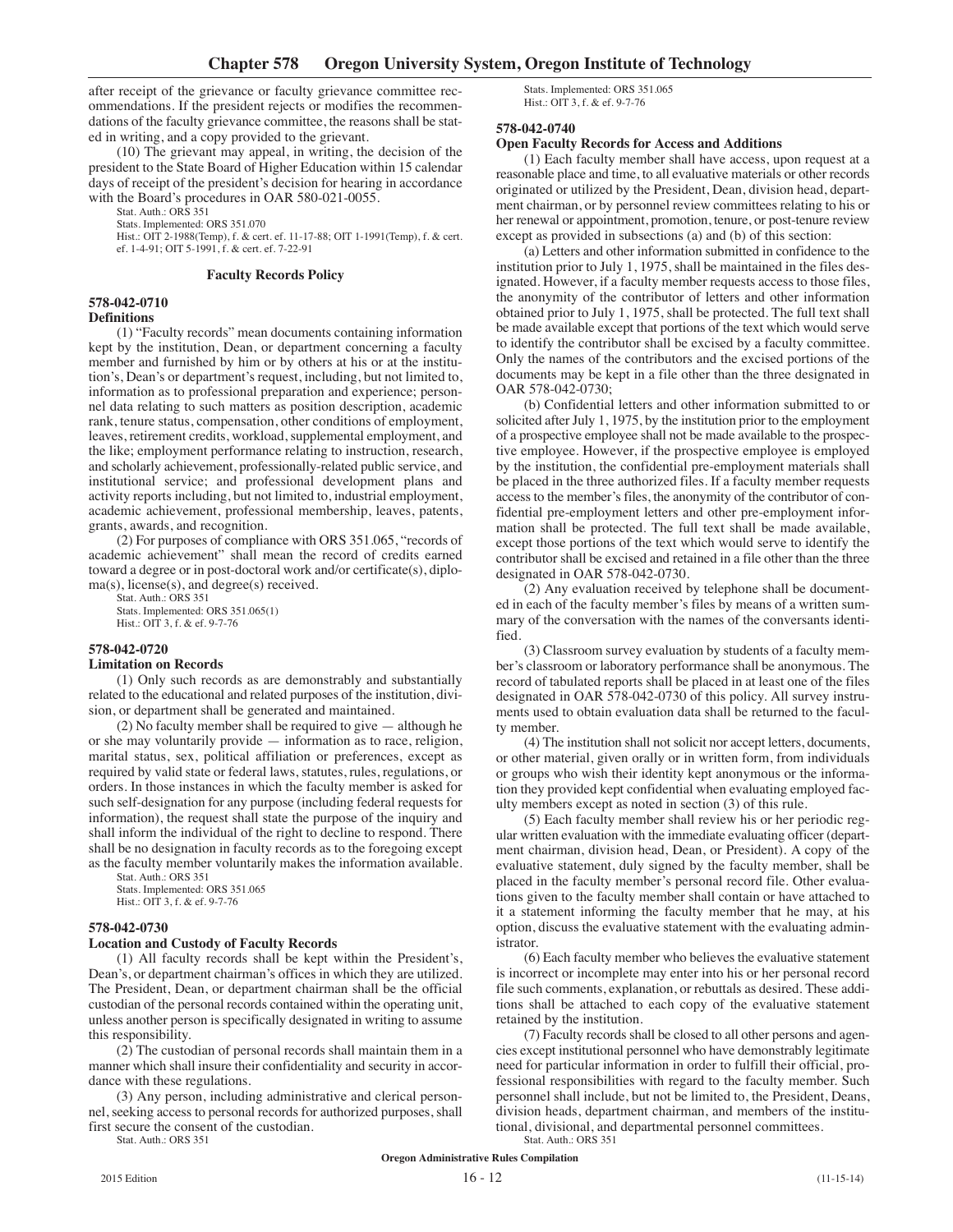Stats. Implemented: ORS 351.065 Hist.: OIT 3, f. & ef. 9-7-76

## **578-042-0750**

# **Release of Faculty Record Information**

(1) Certain information about the faculty member may be released upon request and without the faculty member's consent. Such information shall be limited to directory information (that is, information generally needed in identifying or locating a named faculty member); the faculty member's full name, campus address and telephone number, home address, birthday (as distinguished from birth date) and such other information as is readily found in published documents such as institutional catalogs.

(2) All other information, subject to such restrictions as the faculty member determines, can be made available only upon written consent directing the custodian to furnish specific information to the named individual or individuals.

(3) The President or his designated representative may release personal information contained in faculty records only when he determines that there is a clear and present danger to the safety of the faculty member or others and/or property and that disclosure of relevant personal information about the faculty member is essential in order to avoid or substantially minimize the danger. (The basis for such determination shall be provided to the faculty member in writing.) No such disclosure shall violate any evidentiary or testimonial privilege accorded by law.

Stat. Auth.: ORS 351 Stats. Implemented: ORS 351.065 Hist.: OIT 3, f. & ef. 9-7-76

## **578-042-0760**

# **Permanence, Duplication, and Disposal of Faculty Records**

(1) Faculty records shall be maintained only for the minimum period of time required to serve the basic official functions of the office which generates and maintains it. It shall be disposed of in a manner such as to protect its confidentiality. The permanent retention of faculty records shall be limited to those which the institutional executive or the State Archivist shall determine to be of long-range value to the individual faculty member, to the institution, or to the public.

(2) Duplication of permanent faculty records shall be permitted only when such records are required to serve the official functions of the office which maintains them and when the custodian has given his consent. Such duplicated permanent records as are made shall be destroyed in the same manner as temporary records, immediately following completion of the use which justified the duplicating. The duplicate copies will be lodged as provided in OAR 578- 042-0730(1). All duplicate copies of permanent faculty records and all temporary faculty records shall be maintained for a minimum period of three years after a faculty member departs from the institution. Such records shall thereafter be destroyed as soon as they are no longer needed and may not be retained in any event for more than seven years after a faculty member departs. Such records shall be destroyed in such a manner as to protect their confidentiality.

Stat. Auth.: ORS 351 Stats. Implemented: ORS 351.065 Hist.: OIT 3, f. & ef. 9-7-76

#### **DIVISION 45**

#### **USE OF CAMPUS FOR COMMERCIAL PURPOSES**

#### **578-045-0005**

#### **Definitions**

As used in this rule the following definitions apply:

(1) "Sale," "Selling," or "Purchasing" means an activity which creates an obligation to transfer property or services for a valuable consideration.

(2) "Commercial Solicitation" means any direct and personal communication in the course of a trade or business reasonably intended to result in a sale.

(3) "Solicitation" means to importune, or endeavor to persuade or obtain by asking, but does not include commercial solicitation.

(4) "Private Sale" means occasional selling between persons who are campus students or employees.

(5) "Commercial Transaction" means selling or purchasing, or both selling and purchasing by any person in the course of employment in, or in the carrying on of, a trade or business.

(6) "Recognized Campus Organization" means any club, group, or organization which has a charter or constitution approved or accepted by the president of Oregon Institute of Technology.

Stat. Auth.: ORS 351

Stats. Implemented: ORS 351.060 Hist.: OIT 5-1980, f. & ef. 5-8-80

### **578-045-0010**

## **Commercial Solicitation, Commercial Transactions and Solicitation**

Commercial solicitation, commercial transactions and solicitation are prohibited on campus except upon written application by the vendor or solicitor, and with written permission by the college president or his designated representative:

(1) The application shall include:

(a) The applicant's name;

(b) The name, address and telephone number of the company or organization represented by the applicant;

(c) The purpose of the visit to the campus;

(d) The type of activity to be engaged in;

(e) The duration of the visit;

(f) Any other information deemed to be relevant.

(2) Such application is submitted at least 72 hours prior to requested use and permission is granted.

(3) Permission may be granted if the proposed activity does not interfere with the operation of the institution and if it is not prohibited by law.

Stat. Auth.: ORS 351 Stats. Implemented: ORS 351.060 Hist.: OIT 5-1980, f. & ef. 5-8-80; OIT 8-1991, f. & cert. ef. 9-23-91

## **578-045-0015**

#### **Permission to Engage in Solicitation**

Any applicant granted permission under OAR 578-045-0010 to engage in commercial solicitation, commercial transactions, or solicitation must abide by any time, place and manner restrictions which may be imposed as a condition to granting such permission. Normally, space for such activities will be provided in the college union.

Stat. Auth.: ORS 351 Stats. Implemented: ORS 351.060 Hist.: OIT 5-1980, f. & ef. 5-8-80

# **578-045-0020**

#### **Discipline for Violation of Solicitation**

Persons who violate the provisions of this rule shall be disciplined as follows:

(1) Members of the campus community shall be disciplined as appropriate to that person's status as a student, faculty member, employee or other category.

(2) Nonmembers of the campus community shall be prohibited from entering upon the campus for a period of 90 days.

Stat. Auth.: ORS 351 Stats. Implemented: ORS 351.060 Hist.: OIT 5-1980, f. & ef. 5-8-80

## **578-045-0025**

## **Private Sales and Campus Activities**

(1) Nothing in this rule shall affect private sales.

(2) Nothing in this rule shall affect advertising in campus newspapers or over the campus radio station.

(3) Nothing in this rule shall affect the activities of recognized campus activities.

Stat. Auth.: ORS 351

Stats. Implemented: ORS 351.060

Hist.: OIT 5-1980, f. & ef. 5-8-80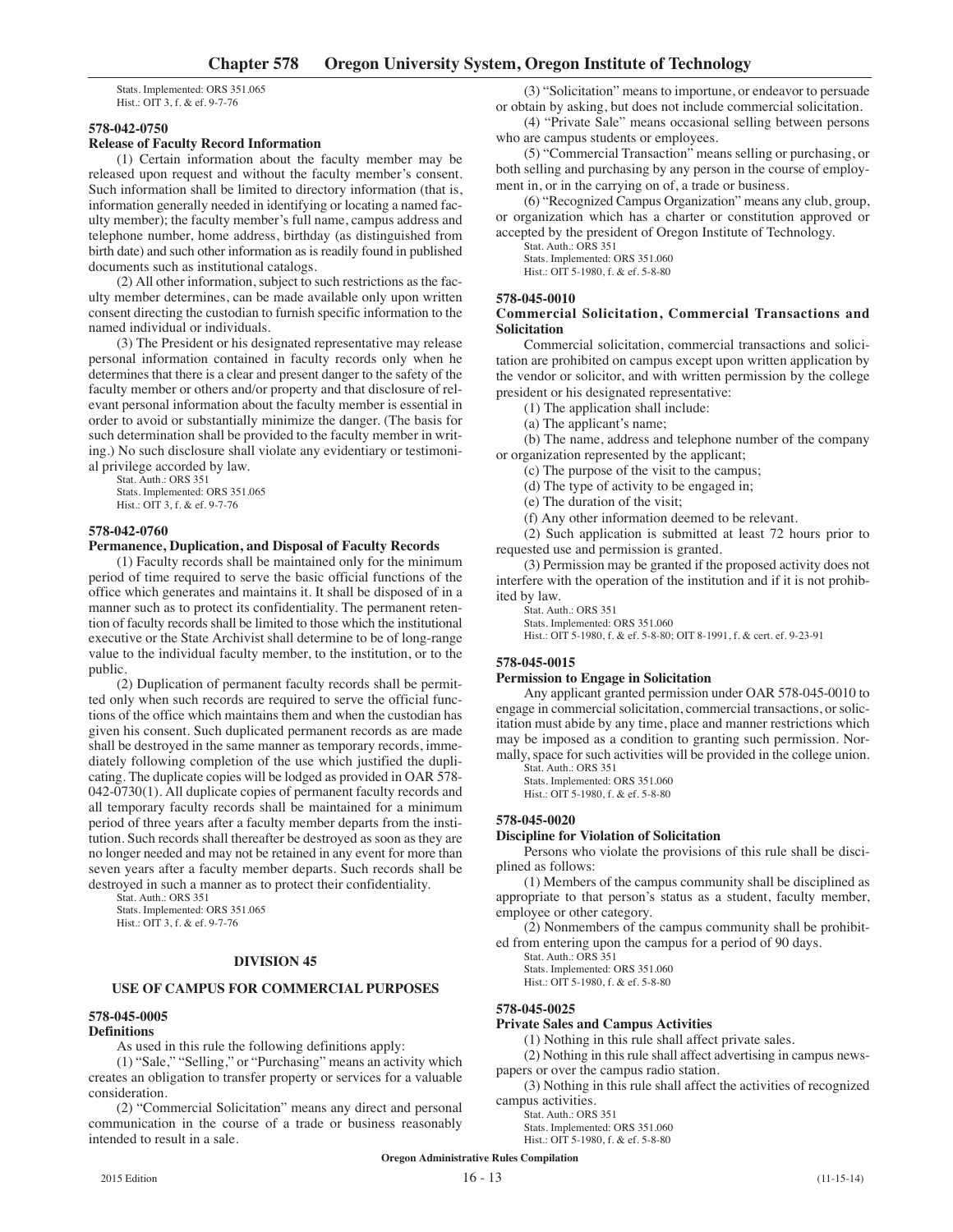# **DIVISION 50**

#### **GENERAL**

## **578-050-0005**

**Dog Control**

With the exception of guide dogs for handicapped persons and dogs in vehicles, all dogs are banned from the Oregon Institute of Technology campus.

Stat. Auth.: ORS 351

Stats. Implemented: ORS 351.060

Hist.: OIT 1-1980, f. & ef. 1-9-80

## **Possession and Use of Firearms on Campus**

### **578-050-0010**

#### **Possession and Use of Firearms and Explosives**

(1) ORS 166.370 and OAR 580-022-0045(3) prohibits the possession and use of firearms and explosives on campus unless expressly authorized by institutional rule.

(2) OIT further prohibits employees, students and the public from carrying or possessing firearms and explosives onto OIT property, including vehicles, even if they have a concealed weapons permit with the following exception: This policy exempts police, military and other law enforcement officials with specific statutory and agency authority to possess a firearm in the performance of their duties.

(3) Faculty and staff may request from the president an exemption to this policy based on a compelling educational interest.

(4) Students living in the OIT Residence Hall and their guests may store firearms on campus in the Residence Hall gun storage locker, which is a controlled firearm storeroom.

(a) The controlled firearm storeroom requires that firearms be tagged with the owner's name and that the gun has a visible identification number. The firearms(s) must be unloaded and dismantled to be inoperable or have a trigger lock in place.

(b) Firearms will be released only to the owner.

(c) Access to the firearms storage area for the purposes of checking in and out firearms will be during predetermined hours and controlled by the Residence Hall staff.

(d) OIT may refuse to issue a firearm to the owner, if in the staff's judgment the owner's current physical or emotional condition or other circumstances make possession of the firearm unreasonably dangerous. The supervisor's decision regarding return of the firearm may be appealed to the Director of Housing and Residence Life who will decide when the firearm will be returned to the owner.

(e) No fees are required for firearm storage. Temporary storage for a registered guest of a resident using the controlled firearm storeroom will also be provided at no cost.

(5) Persons observed possessing firearms in the Residence Hall should be reported immediately to the Director of Housing or Residence Life staff. Persons observed possessing firearms elsewhere on campus should be reported to Campus Security.

(6) Persons violating this rule are subject to sanctions authorized by OAR 580-022-0045, Proscribed Conduct.

Stat. Auth.: ORS 166

Stats. Implemented: ORS 166.370 Hist.: OIT 2-1991, f. & cert. ef. 6-19-91; OIT 1-1998, f. & cert. ef. 5-12-98

#### **578-050-0020**

#### **Access to Student Housing**

Access to the Oregon Institute of Technology Residence Hall is open to all single students registered during the regular academic year. In keeping with the educational mission of Oregon Institute of Technology, approved by Oregon State Board of Higher Education (1991), exceptions to this rule may be granted to groups and individuals participating in related community programs and/or bona fide educational activities. Requests for exception should be directed to the Office of Housing and Residence Life. Exceptions will be reviewed on a case-by-case basis and will take into consideration extenuating circumstances which may include such things as current occupancy, length of residency period, time of the year, and groups of individuals previous registration and residence history.

Stat. Auth.: ORS 351 Stats. Implemented: ORS 351.060 Hist.: OIT 1-1993, f. & cert. ef. 9-24-93

#### **578-050-0050**

#### **Firearm Storage Regulations and Fees**

(1) Pursuant to OAR 578-050-0010, a controlled firearm storage will be maintained for use of students living in the OIT Residence Hall or their guests. Such use will be available under the following conditions:

(a) Firearms must be tagged with the owner's name and have a visible identification number;

(b) Firearms must be unloaded and have the firing pin removed or a trigger lock in place;

(c) Access to the storage area for purposes of checking items in and out will be during pre-determined hours and be controlled by Residence Hall staff. Weapons must be logged in and out of the area by the designated staff person;

(d) Weapons will be released only to the owner.

(2) If the storage area is not open and arrangements cannot be made immediately for storage, the firearm must be stored off campus or in a vehicle. Regulations for storage in a vehicle on campus are stated in OAR 578-050-0010.

(3) The controlled storeroom supervisor may refuse to return a weapon to the owner, if in the supervisor's judgement, the owner's current physical or emotional condition or other circumstances make possession of the weapon unreasonably dangerous.

(4) The supervisor's decisions regarding return of weapons may be appealed to the Dean of Students, who after talking with both the owner and the supervisor, and others if relevant, will decide when the weapon will be returned.

(5) A fee of \$15 per term, per item, is required for this service. Temporary storage for a registered guest of a resident using the controlled firearm storeroom will be provided at no additional cost.

Stat. Auth.: ORS 351 Stats. Implemented: ORS 166.370 Hist.: OIT 7-1991, f. & cert. ef. 9-5-91

### **DIVISION 72**

#### **TRAFFIC CONTROL**

#### **578-072-0010**

#### **Responsibility in Traffic Control**

(1) Oregon Revised Statute ORS 352.360 authorizes the State Board of Higher Education to "enact such regulations as it shall deem convenient or necessary to provide for the policing, control, and regulation of traffic and parking of vehicles on the property of any institution under the jurisdiction of the Board. Such regulations may provide for the registration of vehicles, the designation of parking areas, and the assessment and collection of reasonable fees and charges for parking."

(2) Strict enforcement for these regulations is necessary to minimize congestion and maintain safety of campus roads and in parking areas. The administration of these regulations lies within the Campus Traffic Commission working in coordination with Campus **Safety** 

(3) The regulations listed hereinafter, which provide for the policing, control, and regulating of traffic and parking of vehicles on campus, are enforceable whenever a vehicle is on campus. Parking or operation of a vehicle on campus is conclusive evidence of willingness to abide by these regulations.

(4) Administrative and disciplinary sanctions may be imposed upon students, faculty, and staff for violation of the regulations. Sanctions may include, but are not limited to, a reasonable monetary penalty which may be deducted from student general deposits, and faculty, staff or student salaries or other funds in the possession of the Institute as provided in ORS 352.360(2).

(5) For any emergency or special event, parking and traffic regulations may be waived by the Traffic Commission, Campus Safety Director, or Vice President for Finance and Administration.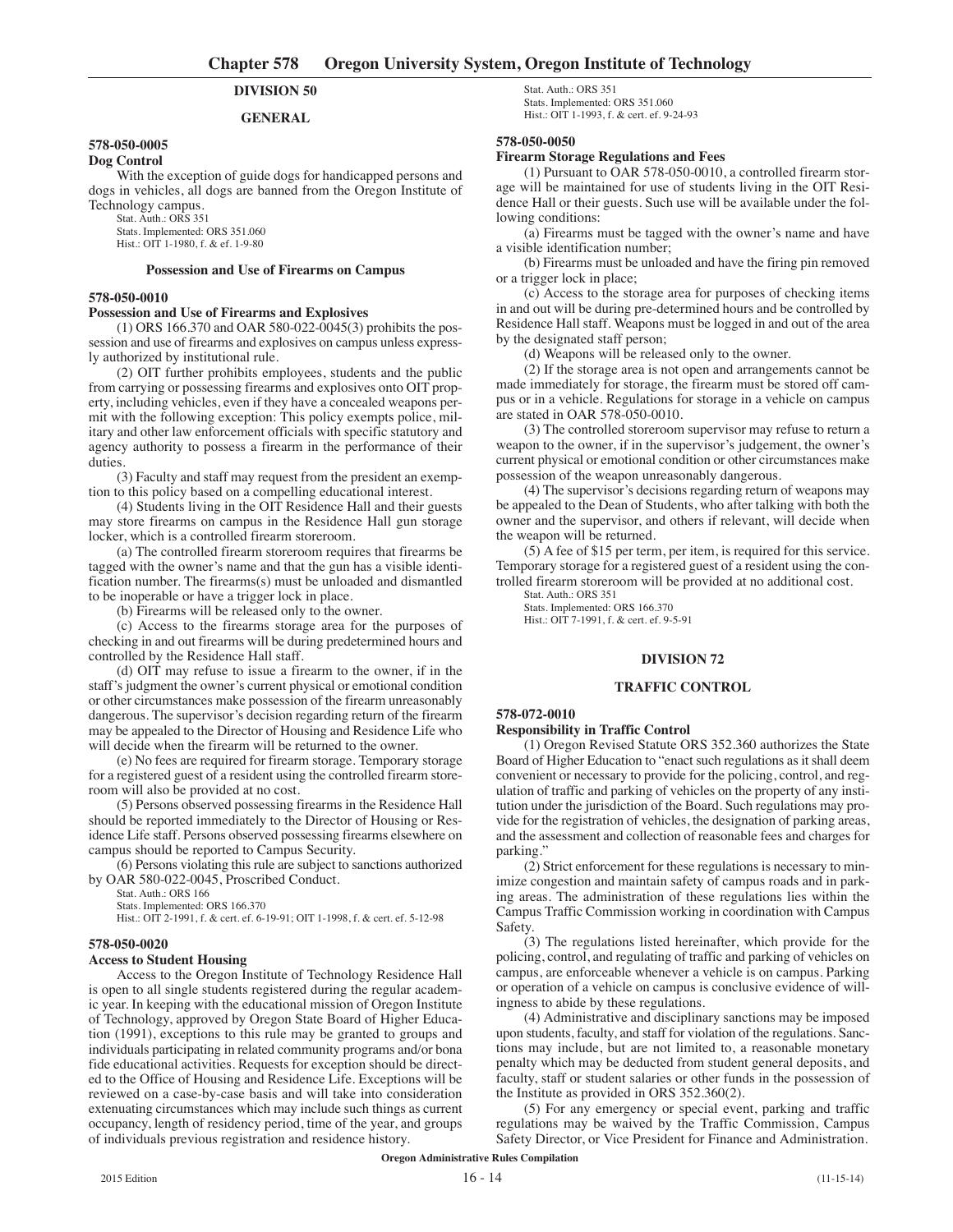(6) Oregon Institute of Technology assumes no responsibility or liability for the care or protection of any vehicle or its contents while it is parked on University property. OIT also assumes no responsibility or liability for the care or protection of any vehicle or its contents during its removal or subsequent storage as a result of violations of these regulations.

Stat. Auth.: ORS 351 & 352

Stats. Implemented: ORS 352.360

Hist.: OIT 2, f. & ef. 9-7-76; OIT 6-1991, f. & cert. ef. 7-24-91; OIT 1-2000, f. & cert. ef. 7-7-00; OIT 2-2002, f. & cert. ef. 10-24-02; OIT 2-2008, f. & cert. ef. 6-10-08

## **578-072-0020**

#### **Vehicle Registration**

(1) A vehicle is any motor conveyance requiring a state or city license to operate on public highways.

(2) After the first day of classes, vehicles must be registered when brought on the campus the first time. Permits are issued at the Cashier's Office or online via Web for Student.

(3) Vehicles must have either a general area or Residence Hall permit. Double registration of any vehicle is not permitted.

(4) Registration may be rescinded and removal of the permit required:

(a) For failure to comply with traffic regulations or to rulings of the Traffic Commission or Traffic Appeals Board;

(b) For failure to pay fines as prescribed in OAR 578-072-0070 or as assessed by the Traffic Commission;

(c) When the permit is used on an unregistered vehicle or by an unauthorized person;

(d) When registration is found to be false or inaccurate;

(e) When enrollment is terminated;

(f) When the time specified on the permit has expired.

Stat. Auth.: ORS 351 & 352

Stats. Implemented: ORS 352.360

Hist.: OIT 2, f. & ef. 9-7-76; OIT 1-1979, f. & ef. 6-8-79; OIT 6-1991, f. & cert. ef. 7-24-91; OIT 3-2007, f. & cert. ef. 6-7-07; OIT 1-2014, f. 6-18-14, cert. ef. 9-15-14

# **578-072-0030**

## **Parking Permit and Fees**

(1) Faculty and Staff permits for Klamath Falls campus will be issued for a fee of \$150.00 per year or \$75.00 per term. Vehicles with these permits must park in the parking areas.

(2) Student permits for Klamath Falls campus will be issued for a fee of \$95.00 per year or \$47.50 per term. Vehicles with these permits must park in the parking areas.

(3) Faculty and Staff permits for Wilsonville Campus will be issued for a fee of \$35.00 per year.

(4) Bicycles must be licensed by the municipal jurisdiction where the campus is located. A parking permit is not required.

(5) Special permits may be issued at the Cashier's office under the following circumstances:

(a) Application for a Disabled Parking permit must be submitted to the Student Health Service. After approval by Student Health Service, a Disabled Parking permit will be issued.

(b) Persons displaying either permanent or temporary disabled permits are authorized open parking on the campus in addition to parking in the areas designated as disabled parking.

(c) Temporary permits are issued at no charge by Campus Safety, if required. Vehicles displaying temporary permits must park in the area designated by that permit. Students, faculty, and staff members are able to obtain up to 3 days per term of temporary parking permits. Temporary permits are official documents and may not be modified or altered in any way.

(d) Visitor permits are issued at no charge and must be displayed as indicated on the permit. A visitor is any person who is an Oregon Tech guest but is not officially affiliated with Oregon Tech.

(e) Special guest permits: Guest permits will be issued by Campus Safety.

(6) Service Vendor permits are issued by Facilities or Campus Safety for contractors, media personnel, and vendors performing work on campus.

(7) Up to three vehicles registered on a single hanging permitadditional charge \$10.00.

(8) Replacement Permits: A replacement permit may be purchased for a substitute vehicle when the original vehicle is sold, damaged beyond repair, or when the permit is lost or damaged. In the event a permit is stolen, a stolen permit report must be filed with Campus Safety before a replacement permit may be issued. A replacement permit may be obtained for a fee of \$10.00 upon submission to the cashier of permit number evidence from the original permit.

(9) Possession of a lost or stolen permit may be grounds for criminal charges, and/or University disciplinary action, including revocation of parking privileges.

(10) Parking permits are issued by the academic year or for a term. Refunds will be made only if a parking permit is removed from the vehicle and returned to the Cashier within ten (10) days of the purchase date. No other refunds will be given.

(11) Parking permits are considered University records, and as such, may not be falsified, misused, forged, modified or altered in any way. Vehicles bearing forged or altered permits are subject to a fine, criminal proceeding, and/or discipline by the University.

Stat. Auth.: ORS 351 Stats. Implemented: ORS 351.070

Hist.: OIT 2, f. & ef. 9-7-76; OIT 10, f. & ef. 6-6-77; OIT 1-1978, f. & ef. 6-5- 78; OIT 1-1979, f. & ef. 6-8-79; OIT 6-1980, f. & ef. 6-9-80; OIT 3-1985, f. 8- 5-85, ef. 9-1-85; OIT 1-1988(Temp), f. 6-20-88, cert. ef. 7-1-88; OIT 3-1991, f. & cert. ef. 7-8-91; OIT 2-1992, f. & cert. ef. 7-21-92; OIT 1-1993, f. & cert. ef. 9-24-93; OIT 1-1994, f. & cert. ef. 8-25-94; OIT 1-1996, f. & cert. ef. 9-11-96; OIT 1-1997, f. & cert. ef. 12-31-97; OIT 2-1998, f. & cert. ef. 11-12-98; OIT 1- 1999, f. & cert. ef. 8-26-99; OIT 1-2000, f. & cert. ef. 7-7-00; OIT 1-2001, f. & cert. ef. 7-19-01; OIT 1-2002, f. & cert. ef. 7-15-02; OIT 2-2005, f. & cert. ef. 6- 10-05; OIT 2-2006, f. & cert. ef. 6-2-06; OIT 2-2007, f. & cert. ef. 6-7-07; OIT 3-2008, f. & cert. ef. 6-10-08; OIT 2-2011, f. & cert. ef. 7-25-11; OIT 3-2011, f. & cert. ef. 7-29-11; OIT 5-2011, f. & cert. ef. 8-16-11; OIT 1-2012, f. & cert. ef. 7-11-12; OIT 2-2012, f. & cert. ef. 9-14-12; OIT 1-2013, f. 6-12-13, cert. ef. 9- 16-13; OIT 1-2014, f. 6-18-14, cert. ef. 9-15-14

# **578-072-0040**

## **Driving on Campus**

(1) Any operator of a motor vehicle or bicycle, while driving on campus, must comply with the traffic laws and ordinances of the State of Oregon and the municipal jurisdiction where the campus is located, and with the regulations governing motor vehicles and bicycles on campus.

(2) Maximum speeds for operating vehicles on campus are posted.

(3) Vehicles leaving service roads and parking aisles must yield to vehicles operated on access roads; and these vehicles must in turn yield to main roads; and vehicles operated on any road must yield to pedestrian traffic.

(4) Driving any vehicle on sidewalks, lawns, landscape areas, or any area not designated or designed for driving is prohibited.

(5) Cases involving destruction of state property resulting from the use of a motor vehicle or bicycle shall be automatically referred to the Business Office for collection of damages, in addition to the customary fine.

(6) Visitors must abide by all posted regulations.

Stat. Auth.: ORS 351 & 352

Stats. Implemented: ORS 352.360

Hist.: OIT 2, f. & ef. 9-7-76; OIT 6-1991, f. & cert. ef. 7-24-91; OIT 1-2014, f. 6-18-14, cert. ef. 9-15-14

## **578-072-0050**

## **Parking on Campus**

(1) Any operator of a motor vehicle or bicycle, while parking on campus, must comply with the traffic laws and ordinances of the State of Oregon, the municipal jurisdiction where the campus is located, and the regulations governing motor vehicles and bicycles on campus. A "parked vehicle" refers to any vehicle which is stopped with or without a driver in attendance.

(2) Areas designated for parking are indicated on the campus traffic map.

(3) Zones designated as special service are restricted to loading/unloading and for maintenance services.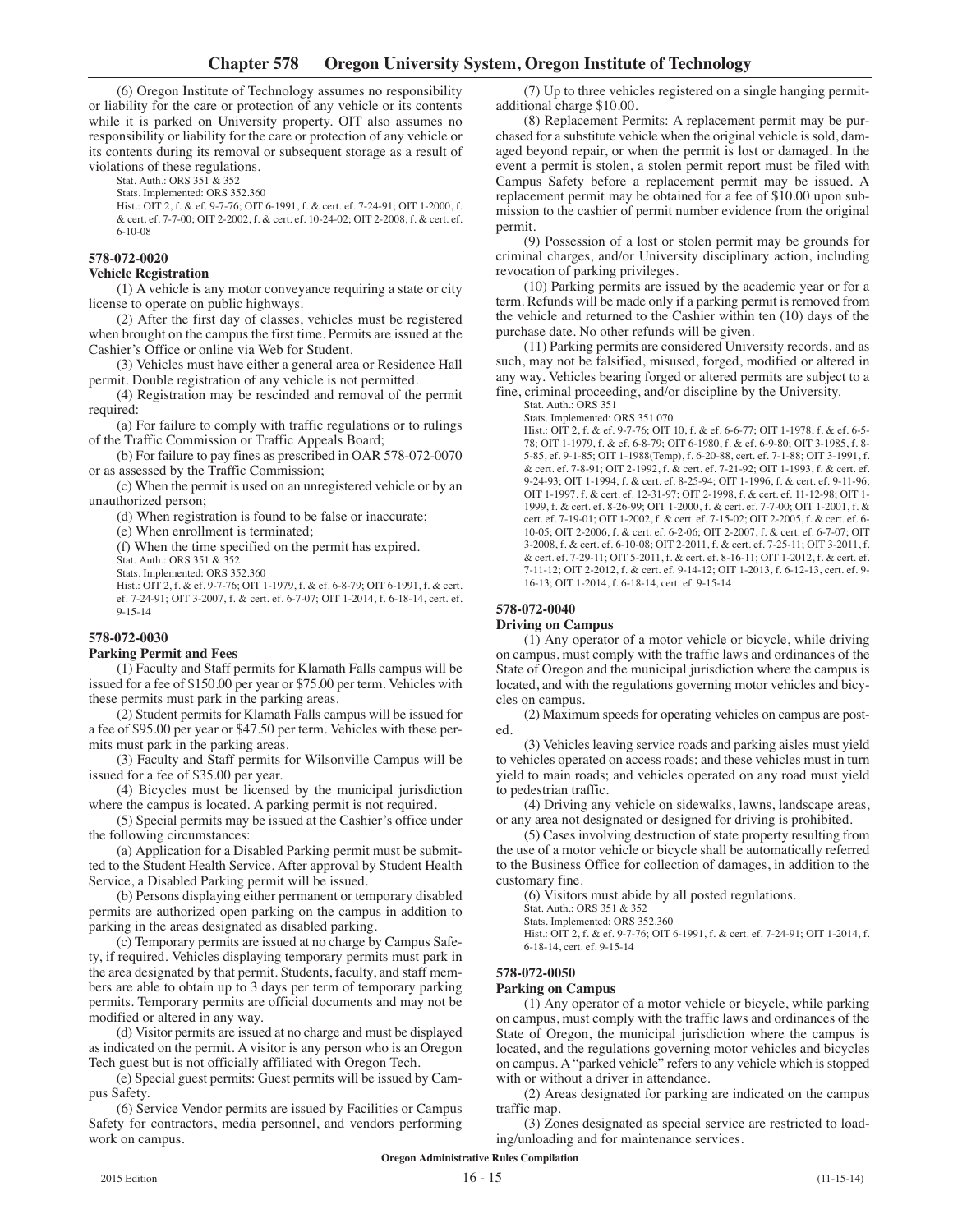(4) Vehicles shall be parked on campus only in areas designated for parking. Parking of vehicles on any road, driveway, fire lane, entranceway to building, pedestrian lane, and landscaped area is prohibited. Encroachment upon adjacent spaces and parking aisles is prohibited, i.e., all vehicles must be parked between parking space markers.

(5) Parking with the front wheels adjacent to the curb (head in only) is required where angle or right-angle parking spaces are provided. Parallel parking is required where paralleled spaces are provided and is permissible in service zones for purposes of loading and unloading.

(6) When need has been established, a reserved parking space may be authorized by the Traffic Commission within a parking area; no other vehicle may be parked in this space.

(7) Bicycles must be parked in a bike rack. Parking of a bicycle in any building is prohibited.

(8) Open parking is permissible in designated faculty, staff, student, and visitor lots between 6 p.m. and 6 a.m., weekends and school holidays except for parking in reserved spaces, service areas, fire lanes, and limited parking zones.

(9) Repair of vehicles in any parking area or zone is prohibited.

(10) Visitors may park in any area designated for parking after obtaining a visitor parking pass.

Stat. Auth.: ORS 351 & 352 Stats. Implemented: ORS 352.360

Hist.: OIT 2, f. & ef. 9-7-76; OIT 10, f. & ef. 6-6-77; OIT 1-1978, f. & ef. 6-5- 78; OIT 1-1979, f. & ef. 6-8-79; OIT 6-1980, f. & ef. 6-9-80; OIT 6-1991, f. & cert. ef. 7-24-91; OIT 4-2007, f. & cert. ef. 6-7-07; OIT 4-2008, f. & cert. ef. 6- 10-08; OIT 1-2014, f. 6-18-14, cert. ef. 9-15-14

## **578-072-0055**

## **Roller Skates and Skateboards**

(1) OIT students, faculty, staff and their guests may use skates on campus. "Skates" meaning in-line skates or roller blades. Noncampus persons may be asked to leave the campus for skating. Proof of Oregon Tech identification may be required of skaters.

(2) OIT students, faculty, staff and their guests may skate only between the hours of 3:00 pm and 7:00 am on weekdays and any time on weekends. Skating may be prohibited during any posted scheduled event on campus at any time.

(3) Skaters must abide by all traffic regulations and yield to pedestrians.

(4) Use of "skateboards" on the OIT campus is prohibited.

(5) The use of skates is prohibited inside buildings, structures, patios or facilities.

(6) Because of the extreme safety hazard, skaters may not skate on any stairs on campus. Jumping against buildings or on fixtures is prohibited.

(7) Skaters must wear approved safety equipment including a helmet, kneepads and wrist guards.

(8) Campus Safety, building managers, vice presidents, directors, department chairs and faculty are authorized to enforce these rules.

(9) Oregon Institute of Technology assumes no liability for injuries to any skater while skating on campus.

(10) Any person violating these rules is subject up to a \$20.00 fine and/or OIT disciplinary action. He or she will also be asked to remove their skates and leave the premises.

Stat. Auth.: ORS 351

Stats. Implemented: ORS 351.070

Hist.: OIT 1-1996, f. & cert. ef. 9-11-96; OIT 2-2002, f. & cert. ef. 10-24-02

## **578-072-0060**

#### **Application of Motor Vehicle Laws of the State of Oregon**

All motor vehicle laws of the State of Oregon and the municipal jurisdiction where the campus is located, together with amendments hereafter adopted, are applicable to the campus of Oregon Institute of Technology to the same extent as if said campus and its roads were public highways, and all provisions of said motor vehicle laws are invoked and enforceable except insofar as they are incompatible or inconsistent with these regulations.

Stat. Auth.: ORS 352

Stats. Implemented: ORS 352.360

Hist.: OIT 2, f. & ef. 9-7-76; OIT 10, f. & ef. 6-6-77; OIT 1-2014, f. 6-18-14, cert. ef. 9-15-14

# **578-072-0070**

**Penalties for Offenses**

(1) Vehicle not registered — \$25.

(2) Permit not properly displayed — \$25.

(3) Falsification of information -—\$140.

(4) Parking offenses — \$25-\$35.

(5) Driving a motor vehicle or bicycle in non-designated areas — \$30 plus the cost of all repairs.

(6) Bicycles parked in illegal areas — \$20.

(7) Parking in designated disabled space — \$195/\$455 (by authority of ORS 811.625(5)).

(8) Using a hanging permit in an unregistered vehicle — \$60.

(9) Moving violations, including such offenses as reckless driving, driving while intoxicated, speeding, driving the wrong way, running stop signs, excessive noise, and other offenses not otherwise specified herein, are a violation of the State of Oregon motor vehicle laws and punishable upon conviction, in accordance with Oregon State law, or may be referred to the municipal jurisdiction where the campus is located for arrest and/or prosecution. Campus violators will be fined \$35. Violations referred to a municipal jurisdiction revert to city bails and fines.

(10) Habitual offenders are fined \$60 in addition to the regular fine for the offense for which they are found guilty. Habitual offenders are individuals who have been found guilty of three or more offenses in an academic year. The \$60 fine, in addition to the offense fine is imposed for the third conviction and each conviction thereafter during an academic year.

(11) FAILURE TO ANSWER A CITATION AS DIRECTED OR RESPOND TO A LETTER from the Traffic Appeals Board within the time specified thereon may be punishable by a fine of \$15. An additional \$15 fine is levied for failure to respond to a second letter within the time specified.

(12) Excessive citations may result in revocation of a parking permit by the Traffic Commission. Astudent violator may be referred to the Vice President for Student Affairs. A faculty or staff member may be referred to the Vice President for Finance and Administration.

(13) Payment of fines will be required prior to appeal of citation before the Traffic Appeals Board.

(14) Any student who fails to pay the Cashier's Office for a traffic citation, after written notice, will have the fine added to their account balance, or deducted from their payroll check.

(15) Any faculty or staff member who fails to pay the Cashier's Office for a traffic citation, after written notice, may have the fine deducted from their payroll check.

(16) A vehicle may be towed off campus and impounded and the owner subjected to towing and storage fees in addition to penalties, under the following circumstances.

(a) Any vehicle causing imminent danger to people or college property;

(b) A vehicle having a parking permit and receiving five (5) or more citations within the school year;

(c) A vehicle not having a parking permit and receiving three citations within the school year;

(d) A vehicle left parked or standing in an area not normally used for vehicular traffic including parking on sidewalks or grass;

(e) Vehicles considered abandoned for at least seven (7) days. Stat. Auth.: ORS 351

Stats. Implemented: ORS 351.070

Hist.: OIT 2, f. & ef. 9-7-76; OIT 10, f. & ef. 6-6-77; OIT 1-1978, f. & ef. 6-5- 78; OIT 3-1985, f. 8-5-85, ef. 9-1-85; OIT 6-1991, f. & cert. ef. 7-24-91; OIT 1- 1994, f. & cert. ef. 8-25-94; OIT 1-1997, f. & cert. ef. 12-31-97; OIT 2-2002, f. & cert. ef. 10-24-02; OIT 6-2007, f. & cert. ef. 6-7-07; OIT 5-2008, f. & cert. 6- 10-08; OIT 1-2014, f. 6-18-14, cert. ef. 9-15-14

#### **578-072-0080**

#### **Enforcement of Penalties**

Tickets will be issued after the first day of classes. A student, faculty, or staff member who is cited for violation of a traffic regulation shall, within the time provided on the citation: